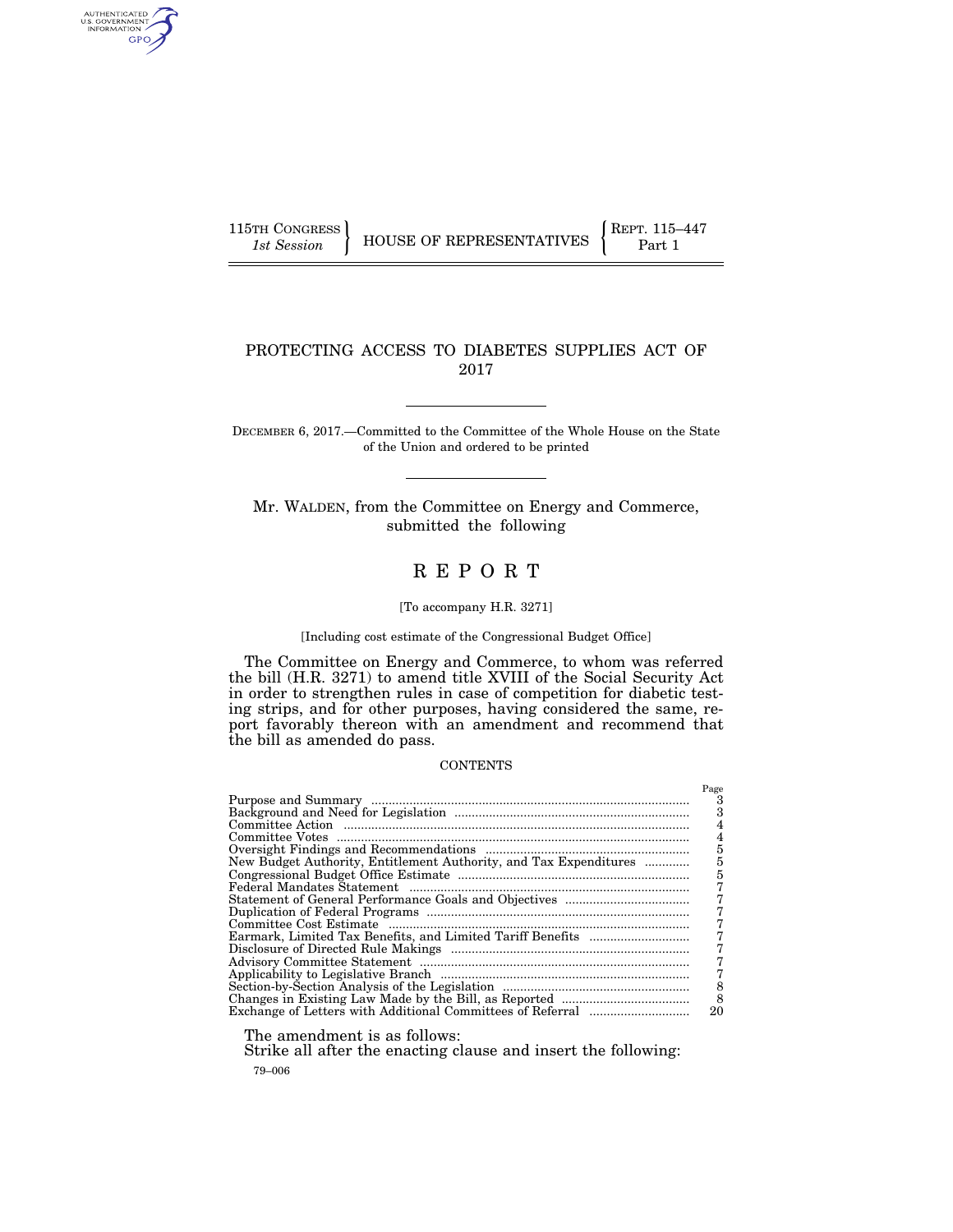**SECTION 1. SHORT TITLE.** 

This Act may be cited as the "Protecting Access to Diabetes Supplies Act of 2017". **SEC. 2. STRENGTHENING RULES IN CASE OF COMPETITION FOR DIABETIC TESTING STRIPS.** 

## (a) SPECIAL RULE IN CASE OF COMPETITION FOR DIABETIC TESTING STRIPS.—

(1) IN GENERAL.—Paragraph (10) of section 1847(b) of the Social Security Act (42 U.S.C. 1395w–3(b)) is amended—

(A) in subparagraph (A), by striking the second sentence and inserting the following new sentence: ''With respect to bids to furnish such types of products on or after January 1, 2019, the volume for such types of products shall be determined by the Secretary through the use of multiple sources of data (from mail order and non-mail order Medicare markets), including market-based data measuring sales of diabetic testing strip products that are not exclusively sold by a single retailer from such markets.''; and

(B) by adding at the end the following new subparagraphs:

 $\rm ^{\dot{a}}(\dot{C})$  Demonstration of ability to furnish types of diabetic testing STRIP PRODUCTS.—With respect to bids to furnish diabetic testing strip products on or after January 1, 2019, under the program described in subparagraph (A), the Secretary shall reject a bid submitted by an entity if the entity does not attest to the Secretary and demonstrate, through letters of intent with manufacturers, wholesalers, or other suppliers, or other evidence as the Secretary may specify, that the entity has the ability to obtain an inventory of the types and quantities of diabetic testing strip products that will allow the entity to furnish such products in a manner consistent with its bid.

''(D) USE OF UNLISTED TYPES IN CALCULATION OF PERCENTAGE.—With respect to bids to furnish diabetic testing strip products on or after January 1, 2019, in determining under subparagraph (A) whether a bid submitted by an entity under such subparagraph covers 50 percent (or such higher percentage as the Secretary may specify) of all types of diabetic testing strip products, the Secretary may not attribute a percentage to types of diabetic testing strip products that the Secretary does not identify by brand, model, and market share volume.

''(E) ADHERENCE TO DEMONSTRATION.—

''(i) IN GENERAL.—In the case of an entity that is furnishing diabetic testing strip products on or after January 1, 2019, under a contract entered into under the competition conducted pursuant to paragraph (1), the Secretary shall establish a process to monitor, on an ongoing basis, the extent to which such entity continues to cover the product types included in the entity's bid.

"(ii) TERMINATION.—If the Secretary determines that an entity described in clause (i) fails to maintain in inventory, or otherwise maintain ready access to (through requirements, contracts, or otherwise) a type of product included in the entity's bid, the Secretary may terminate such contract unless the Secretary finds that the failure of the entity to maintain inventory of, or ready access to, the product is the result of the discontinuation of the product by the product manufacturer, a market-wide shortage of the product, or the introduction of a newer model or version of the product in the market involved.

(b) CODIFYING AND EXPANDING ANTI-SWITCHING RULE.—Section 1847(b) of the Social Security Act  $(42 \text{ U.S.C. } 1395\text{w}-3(b))$ , as amended by subsection  $(a)(1)$ , is further amended—

(1) by redesignating paragraph (11) as paragraph (12); and

(2) by inserting after paragraph (10) the following new paragraph:

 $\mathbb{P}(11)$  ADDITIONAL SPECIAL RULES IN CASE OF COMPETITION FOR DIABETIC TEST-ING STRIPS.

''(A) IN GENERAL.—With respect to an entity that is furnishing diabetic testing strip products to individuals under a contract entered into under the competitive acquisition program established under this section, the entity shall furnish to each individual a brand of such products that is compatible with the home blood glucose monitor selected by the individual.

''(B) PROHIBITION ON INFLUENCING AND INCENTIVIZING.—An entity described in subparagraph (A) may not attempt to influence or incentivize an individual to switch the brand of glucose monitor or diabetic testing strip product selected by the individual, including by—

''(i) persuading, pressuring, or advising the individual to switch; or

"(ii) furnishing information about alternative brands to the individual where the individual has not requested such information.

''(C) PROVISION OF INFORMATION.—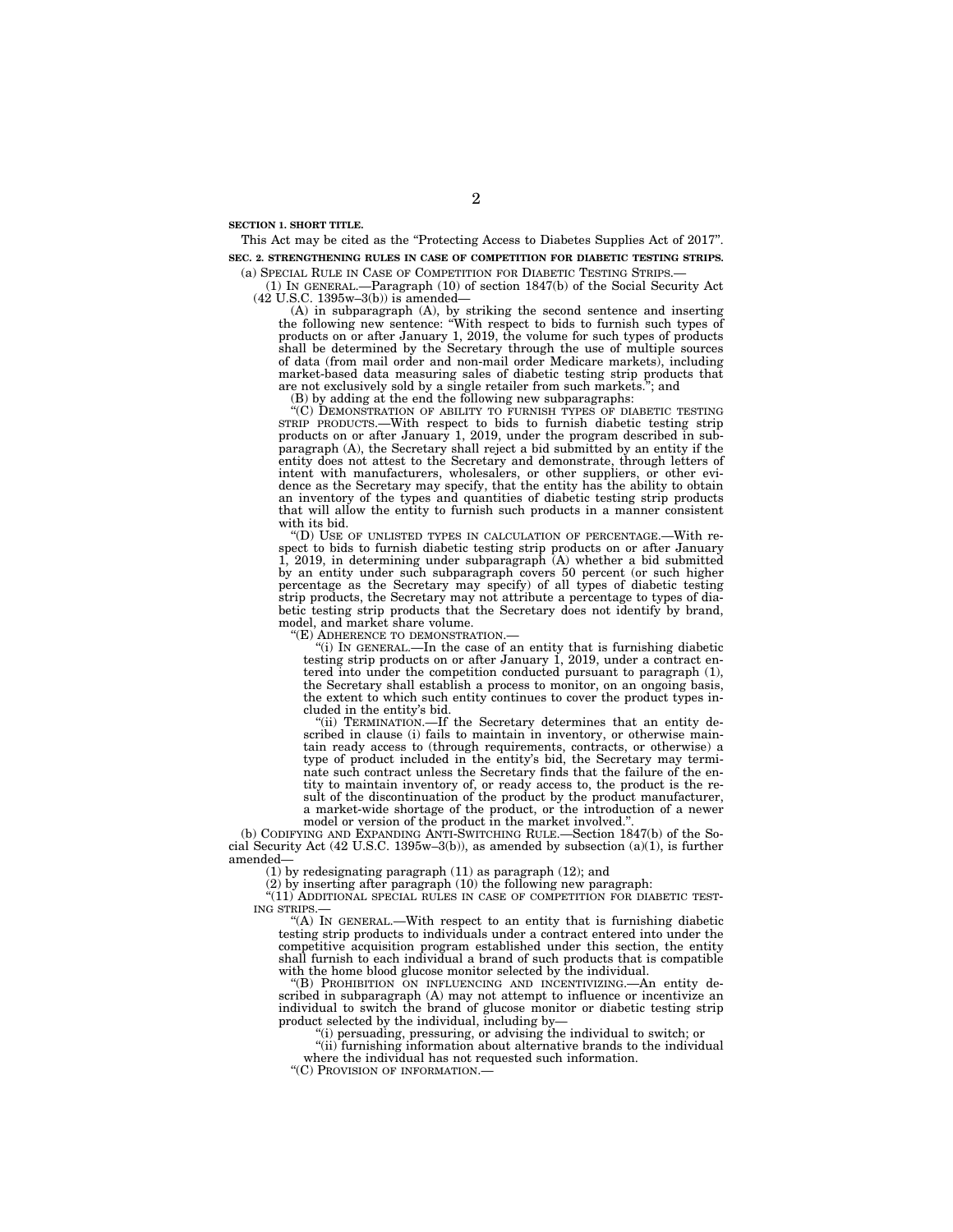''(i) STANDARDIZED INFORMATION.—Not later than January 1, 2019, the Secretary shall develop and make available to entities described in subparagraph (A) standardized information that describes the rights of an individual with respect to such an entity. The information described in the preceding sentence shall include information regarding—

''(I) the requirements established under subparagraphs (A) and

(B); ''(II) the right of the individual to purchase diabetic testing strip products from another mail order supplier of such products or a retail pharmacy if the entity is not able to furnish the brand of such product that is compatible with the home blood glucose monitor selected by the individual; and

''(III) the right of the individual to return diabetic testing strip

products furnished to the individual by the entity.<br>"(ii) REQUIREMENT.—With respect to diabetic testing strip products furnished on or after the date on which the Secretary develops the standardized information under clause (i), an entity described in subparagraph (A) may not communicate directly to an individual until the entity has verbally provided the individual with such standardized information.

''(D) ORDER REFILLS.—With respect to diabetic testing strip products furnished on or after January 1, 2019, the Secretary shall require an entity furnishing diabetic testing strip products to an individual to contact and receive a request from the individual for such products not more than 14 days prior to dispensing a refill of such products to the individual.''.

(c) IMPLEMENTATION; NON-APPLICATION OF THE PAPERWORK REDUCTION ACT.— (1) IMPLEMENTATION.—Notwithstanding any other provision of law, the Secretary of Health and Human Services may implement the provisions of, and amendments made by, this section by program instruction or otherwise.

(2) NON-APPLICATION OF THE PAPERWORK REDUCTION ACT.—Chapter 35 of title 44, United States Code (commonly referred to as the ''Paperwork Reduction Act of 1995''), shall not apply to this section or the amendments made by this section.

#### PURPOSE AND SUMMARY

H.R. 3271 was introduced on July 17, 2017, by Rep. Diana DeGette (D–CO). H.R. 3271 would address several issues beneficiaries have reported facing under the competitive bidding program regarding Diabetes Test Strips (DTS). Many of these issues stem from how the Centers for Medicare and Medicaid Services (CMS) has enforced certain beneficiary protections.

#### BACKGROUND AND NEED FOR LEGISLATION

In establishing the Medicare Competitive Bidding Program (CBP), Congress and CMS included rules intended to ensure that beneficiaries would continue to have access to the blood glucose test systems of their choice. Unfortunately, based on testimony presented to the Subcommittee, the first rounds of the CBP and subsequent reports by the Office of Inspector General (OIG) revealed significant shortcomings in these protections. H.R. 3271 strengthens protections for Medicare beneficiaries purchasing blood glucose testing equipment and supplies through Medicare's National Mail Order Competitive Bidding Program. H.R. 3271 would address these shortcomings so that in future, CBP rounds beneficiaries have access to preferred and familiar test systems.

H.R. 3271 will strengthen the "50 Percent Rule" first established by Congress in 2008. By requiring suppliers' bids to include at least 50 percent of the types of test systems on the market before the implementation of CBP, this rule seeks to ensure that beneficiaries are likely to have access to the testing systems they used before CBP. However, a recent study by the American Association of Dia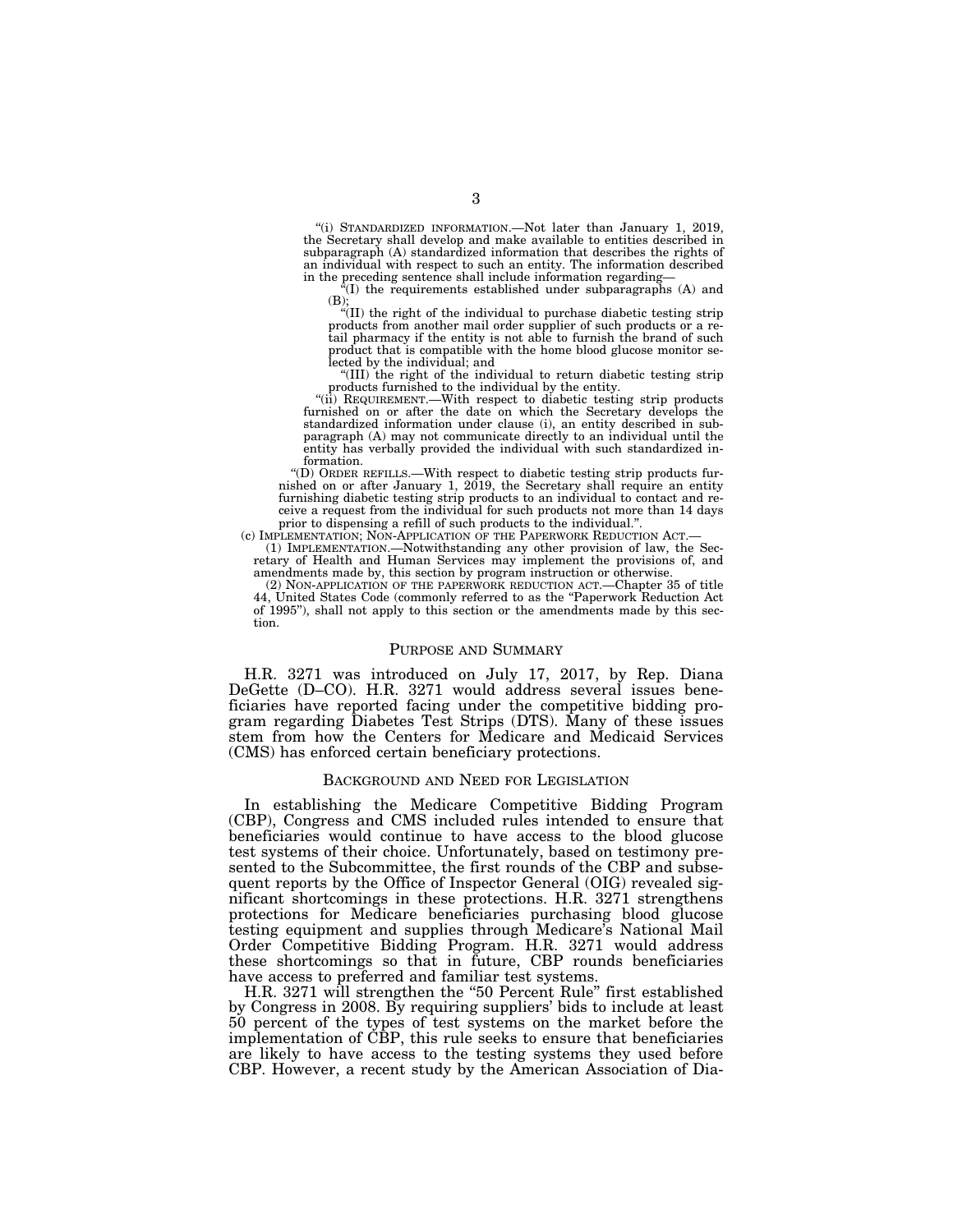betes Educators showed that under CBP, beneficiaries actually have access to far fewer types of testing systems. H.R. 3271 will require suppliers to demonstrate that they have an intent and ability to maintain an inventory of products consistent with their bid and require suppliers to adhere to the 50 percent rule throughout the life of their contract. Further, this bill bolsters the Anti-Switching Rule, a beneficiary protection established by CMS through a regulation that prohibits suppliers from encouraging beneficiaries to switch from one testing system to another. H.R. 3271 would codify and enhance the Anti-Switching Rule by ensuring beneficiaries know their rights to receive compatible test strips with their blood glucose monitors.

#### COMMITTEE ACTION

On July 20, 2017, the Subcommittee on Health held a hearing on H.R. 3271. The hearing was entitled "Examining Bipartisan Legislation to Improve the Medicare Program.'' The Subcommittee received testimony from:

• Christel Aprigliano, CEO, Diabetes Patient Advocacy Coalition;

• Lisa Bardach, Speech-Language Pathologist, ALS of Michigan;

• K. Eric De Jonge, President-Elect, American Academy of Home Care Medicine (AAHCM);

• Cletis Earle, Chairman-Elect, CHIME Board of Trustees;

• Mary Grealy, President, Healthcare Leadership Council;

• Deepak A. Kapoor, Chairman and CEO, Integrated Medical Professionals;

• Brett Kissela, Chair, Department of Neurology and Rehabilitation Medicine, University of Cincinnati Gardner Neuroscience Institute, on behalf of American Academy of Neurology;

• Justin Moore, CEO, American Physical Therapy Association;

• Alan E. Morrison, Chair, Diagnostic Services Committee, National Association for the Support of Long Term Care (NASL);

• Varner Richards, Board Chair, National Home Infusion Association; and

• Stacy Sanders, Federal Policy Director, Medicare Rights Center.

On September 13, 2017, the Subcommittee on Health met in open markup session and forwarded H.R. 3271, as amended, to the full Committee by a voice vote. On October 4, 2017, the full Committee on Energy and Commerce met in open markup session and ordered H.R. 1148, as amended, favorably reported to the House by a voice vote.

### COMMITTEE VOTES

Clause 3(b) of rule XIII requires the Committee to list the record votes on the motion to report legislation and amendments thereto. There were no record votes taken in connection with ordering H.R. 3271 reported.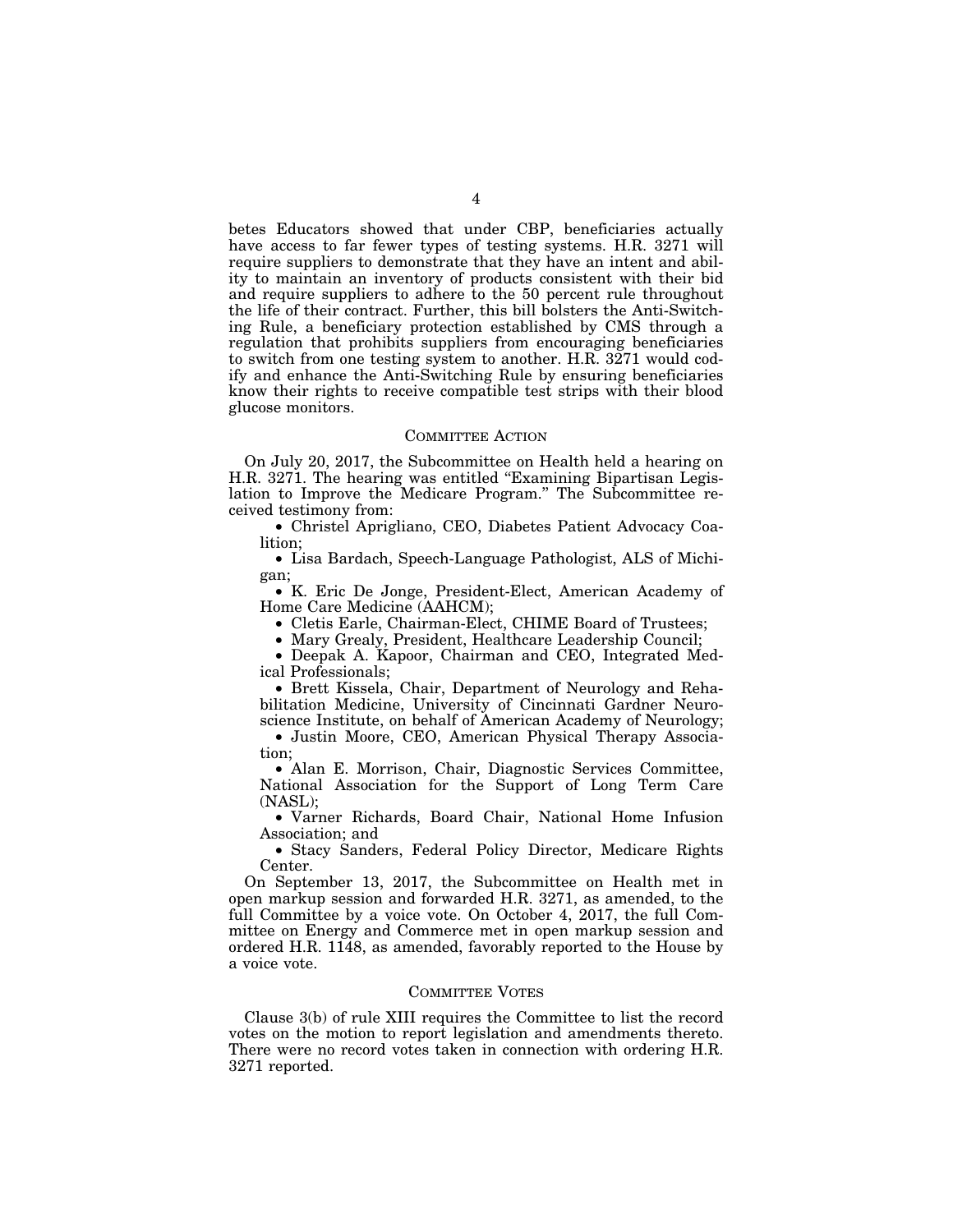#### OVERSIGHT FINDINGS AND RECOMMENDATIONS

Pursuant to clause  $2(b)(1)$  of rule X and clause  $3(c)(1)$  of rule XIII, the Committee held a hearing and made findings that are reflected in this report.

#### NEW BUDGET AUTHORITY, ENTITLEMENT AUTHORITY, AND TAX **EXPENDITURES**

Pursuant to clause  $3(c)(2)$  of rule XIII, the Committee finds that H.R. 3271 would result in no new or increased budget authority, entitlement authority, or tax expenditures or revenues.

#### CONGRESSIONAL BUDGET OFFICE ESTIMATE

Pursuant to clause  $3(c)(3)$  of rule XIII, the following is the cost estimate provided by the Congressional Budget Office pursuant to section 402 of the Congressional Budget Act of 1974:

> U.S. CONGRESS, CONGRESSIONAL BUDGET OFFICE, *Washington, DC, October 24, 2017.*

Hon. GREG WALDEN,

*Chairman, Committee on Energy and Commerce, House of Representatives, Washington, DC.* 

DEAR MR. CHAIRMAN: The Congressional Budget Office has prepared the enclosed cost estimate for H.R. 3271, the Protecting Access to Diabetes Supplies Act of 2017.

If you wish further details on this estimate, we will be pleased to provide them. The CBO staff contact is Lara Robillard.

Sincerely,

KEITH HALL, *Director.* 

### Enclosure.

#### *H.R. 3271—Protecting Access to Diabetes Supplies Act of 2017*

Summary: H.R. 3271 would codify certain requirements with respect to Medicare coverage of diabetic testing supplies (DTS). Based on current Medicare program and payment rules for DTS, CBO estimates that enacting H.R. 3271 would have no effect on the federal budget.

Enacting H.R. 3271 would not affect direct spending or revenues; therefore, pay-as-you-go procedures do not apply. CBO estimates that enacting H.R. 3271 would not increase net direct spending or on-budget deficits in one or more of the four consecutive 10-year periods beginning in 2028.

H.R. 3271 contains no intergovernmental or private-sector mandates as defined in the Unfunded Mandates Reform Act (UMRA).

Basis of estimate: Durable medical equipment (DME), which includes items like wheelchairs, hospital beds, and oxygen supplies, is a benefit within the Medicare program. The DME benefit includes supplies necessary to monitor blood sugar levels for people with diabetes, including glucose monitors and strips used to test blood samples collectively called diabetic testing supplies (DTS). For some DME items, Medicare payment is based on a system in which suppliers compete to furnish DME, including DTS, to Medi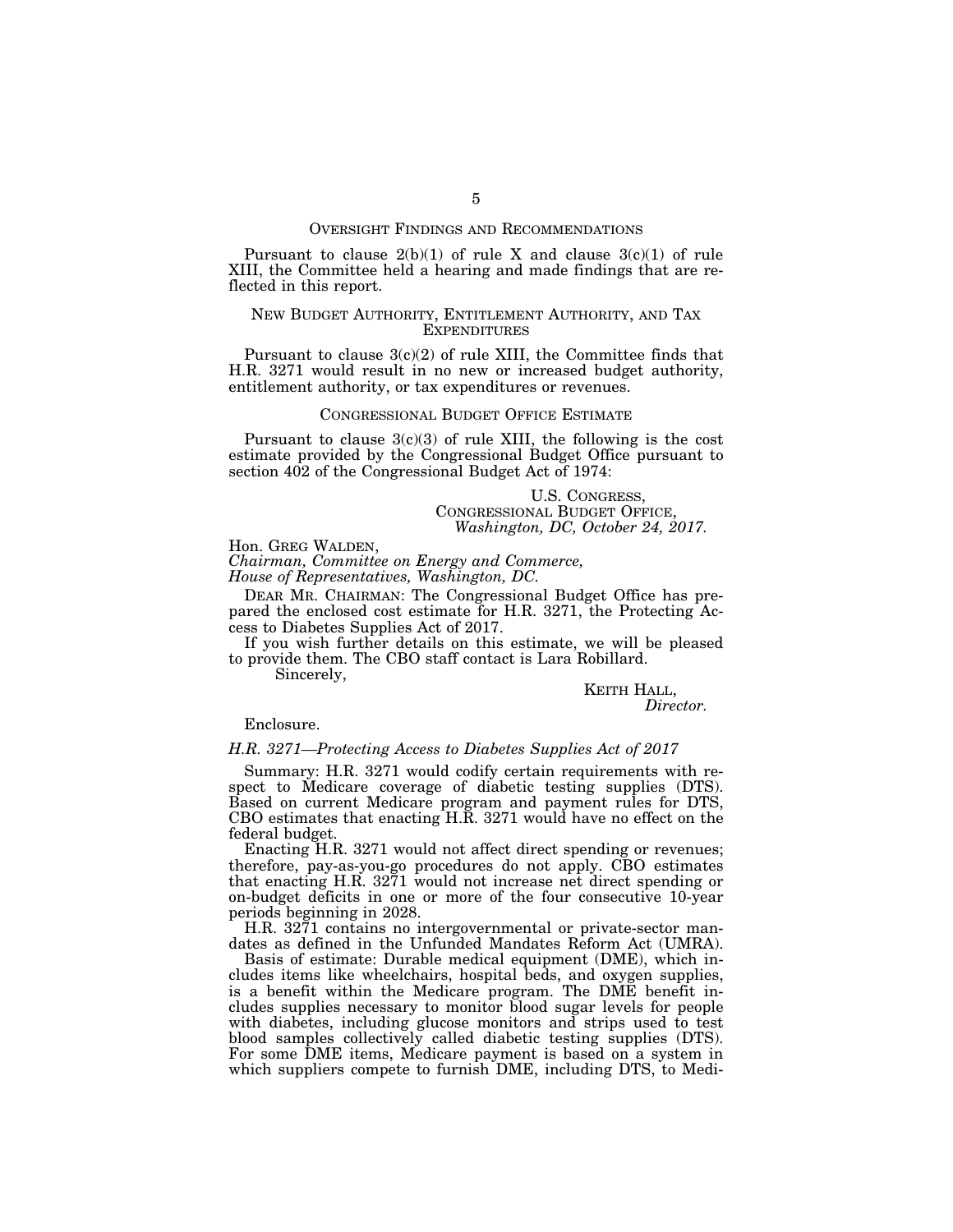care beneficiaries, with prices based on supplier bids. For DTS, Medicare payments are set for the nation as a whole and are pegged to prices for items delivered by mail-order suppliers. Beneficiaries can choose to receive DTS by mail or go to a local pharmacy. Suppliers who furnish DTS to Medicare beneficiaries must meet certain standards, including coverage of commonly-available brands of test strips, and may not switch beneficiaries from one brand to another without their permission.

In CBO's judgment, H.R. 3271 would codify current practice with respect to diabetic testing strips, including the requirement that suppliers demonstrate the ability to furnish the strips on which their bids are based. The bill would also require the Centers for Medicare and Medicaid Services (CMS) to monitor suppliers to ensure that they continue to offer the brand of strips included in their bids.

CBO estimates that enacting H.R. 3271 would not affect the federal budget, but there is some uncertainty in that estimate. The legislation that established Medicare's DME competitive bidding program left considerable discretion to CMS to administer the program and to set its parameters through notice-and-comment rulemaking and other guidance. If CMS continues to manage the competitive bidding program as it has, then CBO estimates that H.R. 3271 would codify current practice with respect to DTS and would have no budgetary impact. It is possible, however, that CMS could change how the DME competitive bidding system works in such a way that the requirements of H.R. 3271 would have a budgetary impact. For example, if CMS announced that Medicare would cover only one brand of testing strip and do so at a price below the current payment amount, then H.R. 3271, which codifies requirements for offering multiple brands, would probably increase direct spending in the Medicare program.

Another source of uncertainty with respect to H.R. 3271 is timing. Medicare uses supplier bids to set payment amounts for a set period of time, generally three years (for example, December 1, 2016 through December 31, 2018). In the past, it has taken CMS about 18 months to prepare for each round. A new round of competitively bid prices is set to take effect on January 1, 2019, so CBO expected that CMS would have announced any policy changes earlier this year. As yet, CMS has not made any public pronouncement about the January 2019 round and has not established any requirements for suppliers who wish to bid. H.R. 3271 would apply to ''bids to furnish such types of products on or after January 1, 2019.'' As a result, CBO anticipates that its provisions would apply to the next round of competitive bidding, whenever it begins. Although the uncertainty around timing does not affect CBO's estimate of H.R. 3271, it does underscore the overall uncertainty of CBO's estimate, as it does not have updated information to inform its analysis.

Increase in long-term direct spending and deficits: CBO estimates that enacting the legislation would not increase net direct spending or on-budget deficits in one or more of the four consecutive 10-year periods beginning in 2028.

Estimated impact on state, local, and tribal governments: H.R. 3271 contains no intergovernmental or private-sector mandates as defined in UMRA.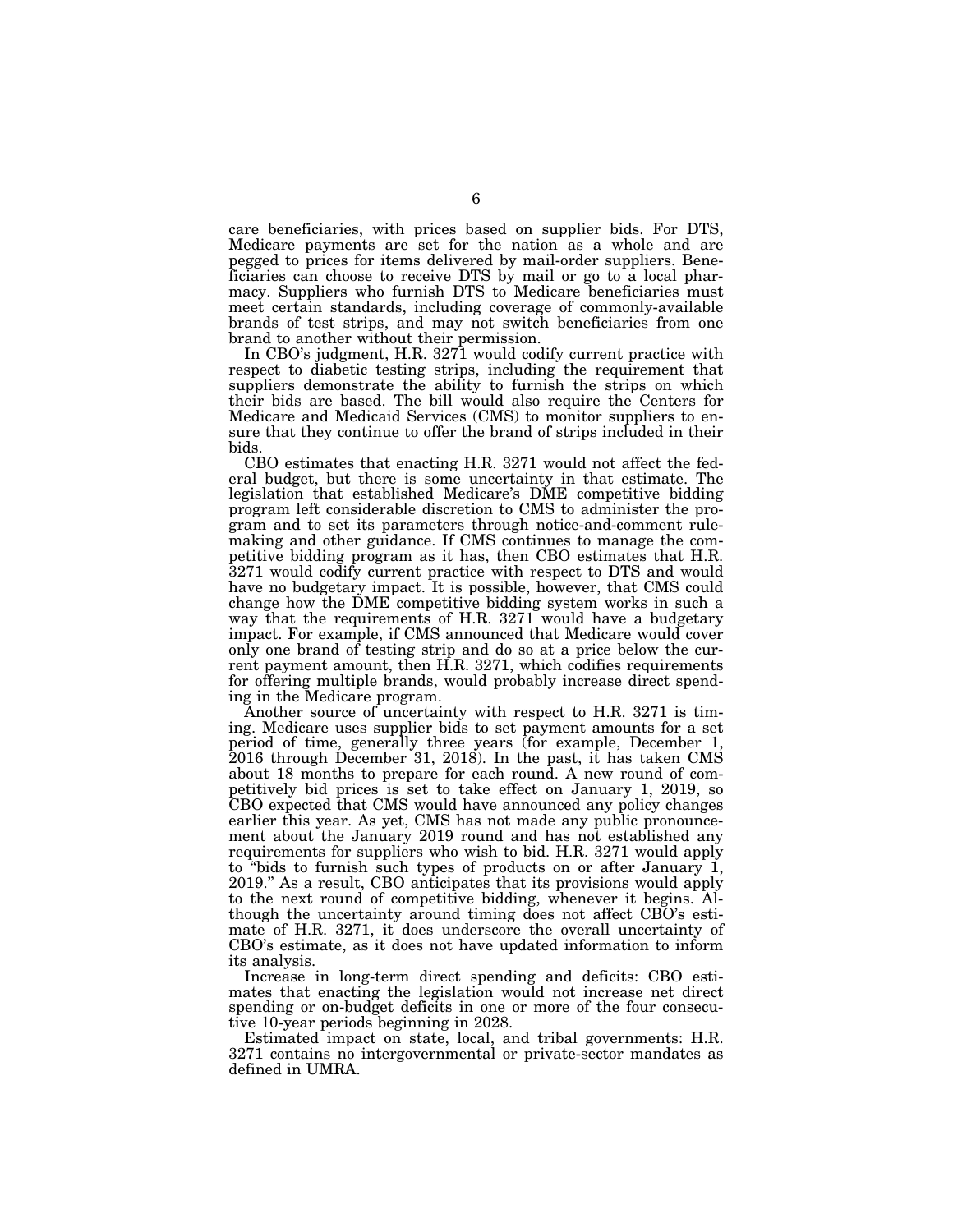Estimate prepared by: Federal costs: Lara Robillard; Impact on state, local, and tribal governments and the private sector: Amy Petz.

Estimate approved by: Theresa Gullo, Assistant Director for Budget Analysis.

#### FEDERAL MANDATES STATEMENT

The Committee adopts as its own the estimate of Federal mandates prepared by the Director of the Congressional Budget Office pursuant to section 423 of the Unfunded Mandates Reform Act.

## STATEMENT OF GENERAL PERFORMANCE GOALS AND OBJECTIVES

Pursuant to clause  $3(c)(4)$  of rule XIII, the general performance goal or objective of this legislation is to address several issues beneficiaries have reported facing under the competitive bidding program regarding DTS.

#### DUPLICATION OF FEDERAL PROGRAMS

Pursuant to clause  $3(c)(5)$  of rule XIII, no provision of H.R. 3271 is known to be duplicative of another Federal program, including any program that was included in a report to Congress pursuant to section 21 of Public Law 111–139 or the most recent Catalog of Federal Domestic Assistance.

#### COMMITTEE COST ESTIMATE

Pursuant to clause  $3(d)(1)$  of rule XIII, the Committee adopts as its own the cost estimate prepared by the Director of the Congressional Budget Office pursuant to section 402 of the Congressional Budget Act of 1974.

#### EARMARK, LIMITED TAX BENEFITS, AND LIMITED TARIFF BENEFITS

Pursuant to clause  $9(e)$ ,  $9(f)$ , and  $9(g)$  of rule XXI, the Committee finds that H.R. 3271 contains no earmarks, limited tax benefits, or limited tariff benefits.

#### DISCLOSURE OF DIRECTED RULE MAKINGS

Pursuant to section 3(i) of H. Res. 5, the Committee finds that H.R. 3271 contains no directed rule makings.

#### ADVISORY COMMITTEE STATEMENT

No advisory committees within the meaning of section 5(b) of the Federal Advisory Committee Act were created by this legislation.

#### APPLICABILITY TO LEGISLATIVE BRANCH

The Committee finds that the legislation does not relate to the terms and conditions of employment or access to public services or accommodations within the meaning of section 102(b)(3) of the Congressional Accountability Act.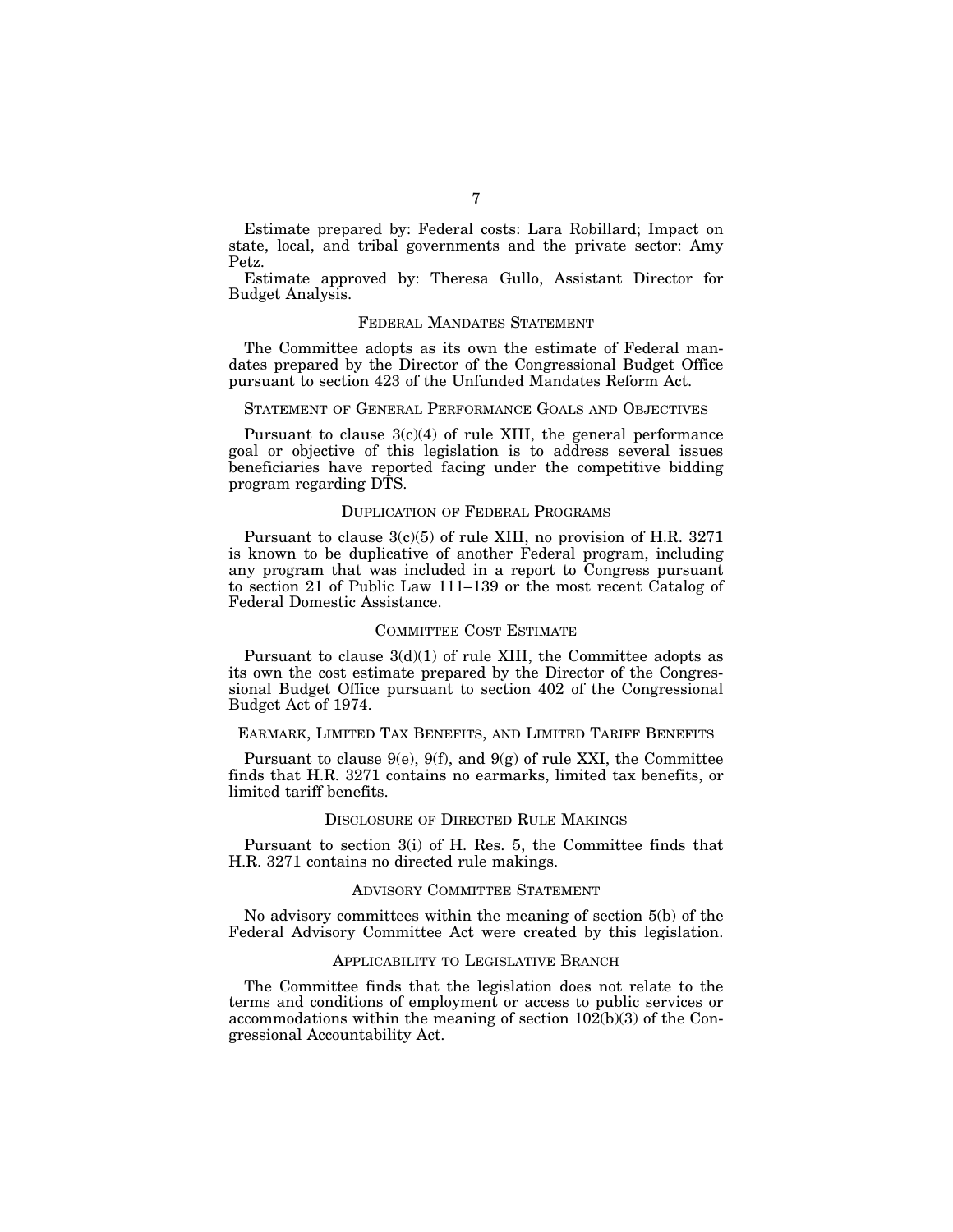#### SECTION-BY-SECTION ANALYSIS OF THE LEGISLATION

#### *Section 1. Short title*

Section 1 provides that the Act may be cited as the "Protecting" Access to Diabetes Supplies Act of 2017.''

### *Section 2. Strengthening rules in case of competition for diabetic testing strips*

Section 2 would specify the types of data the Department of Health and Human Services (HHS) must collect from entities entering the competitive acquisition program for diabetic testing strips when verifying that an entity's bid satisfies the requirement of covering at least 50 percent of all types of diabetic testing strip products and would create additional requirements on the Centers for Medicare and Medicaid Services to provide oversight and enforcement of the requirement.

The section also would require entities furnishing diabetic testing strip products under the competitive acquisition program to furnish strips compatible with a given beneficiary's home blood glucose monitor, and prohibits entities from incentivizing a beneficiary to switch to a different brand. HHS would be required to make available information describing the rights of beneficiaries in the program. Entities would not be allowed to solicit orders from individuals enrolled in the program more than 14 days prior to dispensing said order.

Finally, the section specifies how HHS may implement the provisions of the bill and specifies that the Paperwork Reduction Act of 1995 shall not apply to the amendments made by the bill.

#### CHANGES IN EXISTING LAW MADE BY THE BILL, AS REPORTED

In compliance with clause 3(e) of rule XIII of the Rules of the House of Representatives, changes in existing law made by the bill, as reported, are shown as follows (existing law proposed to be omitted is enclosed in black brackets, new matter is printed in italic, and existing law in which no change is proposed is shown in roman):

#### **SOCIAL SECURITY ACT**

## \* \* \* \* \* \* \*

## **TITLE XVIII—HEALTH INSURANCE FOR THE AGED AND DISABLED**

\* \* \* \* \* \* \*

PART B—SUPPLEMENTARY MEDICAL INSURANCE BENEFITS FOR THE AGED AND DISABLED

\* \* \* \* \* \* \*

#### COMPETITIVE ACQUISITION OF CERTAIN ITEMS AND SERVICES

SEC. 1847. (a) ESTABLISHMENT OF COMPETITIVE ACQUISITION PROGRAMS.—

(1) IMPLEMENTATION OF PROGRAMS.—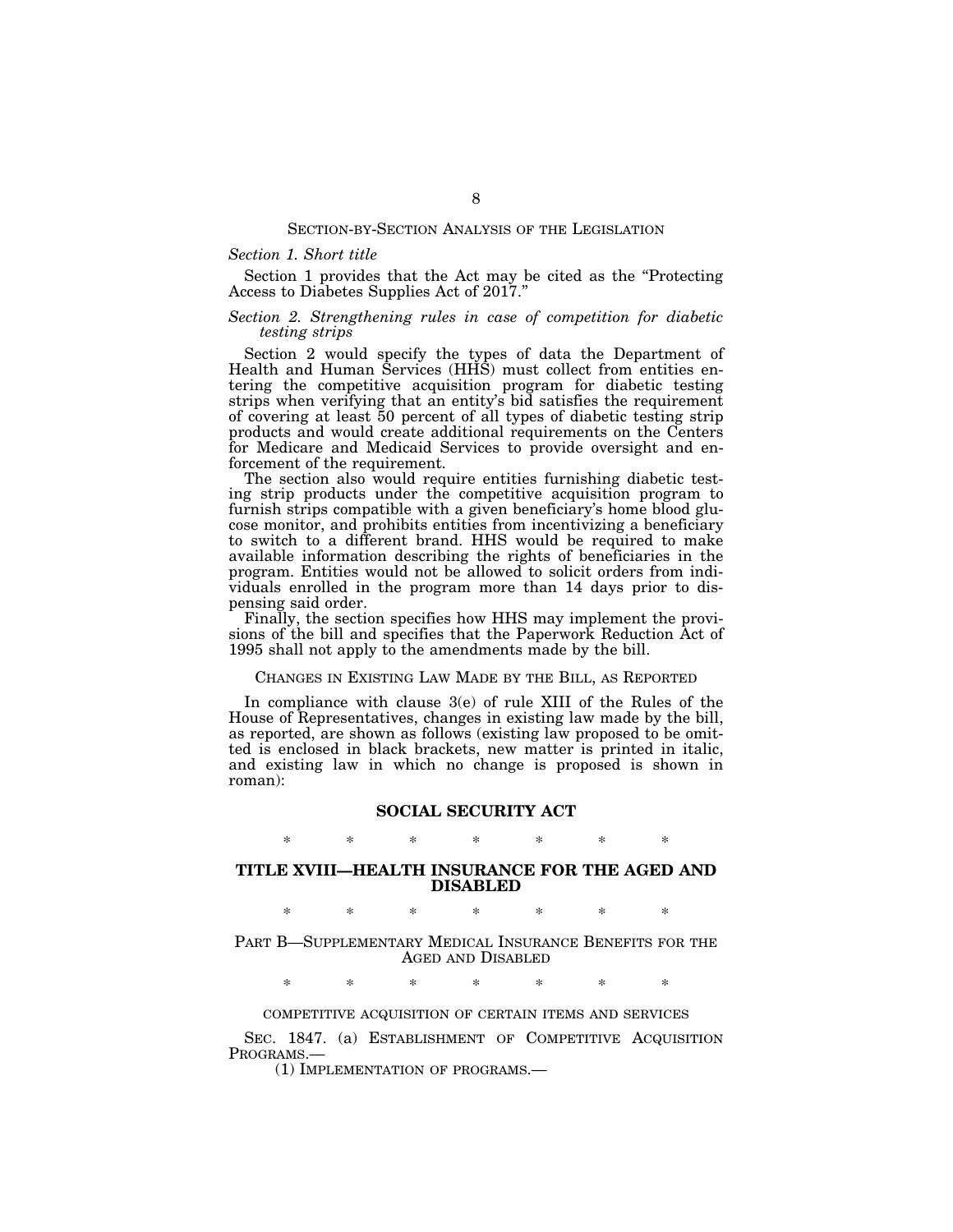(A) IN GENERAL.—The Secretary shall establish and implement programs under which competitive acquisition areas are established throughout the United States for contract award purposes for the furnishing under this part of competitively priced items and services (described in paragraph (2)) for which payment is made under this part. Such areas may differ for different items and services.

(B) PHASED-IN IMPLEMENTATION.—The programs—

(i) shall be phased in among competitive acquisition areas in a manner consistent with subparagraph (D) so that the competition under the programs occurs in—

(I) 10 of the largest metropolitan statistical areas in 2007;

(II) an additional 91 of the largest metropolitan statistical areas in 2011; and

(III) additional areas after 2011 (or, in the case of national mail order for items and services, after 2010); and

(ii) may be phased in first among the highest cost and highest volume items and services or those items and services that the Secretary determines have the largest savings potential.

(C) WAIVER OF CERTAIN PROVISIONS.—In carrying out the programs, the Secretary may waive such provisions of the Federal Acquisition Regulation as are necessary for the efficient implementation of this section, other than provisions relating to confidentiality of information and such other provisions as the Secretary determines appropriate. (D) CHANGES IN COMPETITIVE ACQUISITION PROGRAMS.—

(i) ROUND 1 OF COMPETITIVE ACQUISITION PROGRAM.— Notwithstanding subparagraph  $(B)(i)(I)$  and in implementing the first round of the competitive acquisition programs under this section—

(I) the contracts awarded under this section before the date of the enactment of this subparagraph are terminated, no payment shall be made under this title on or after the date of the enactment of this subparagraph based on such a contract, and, to the extent that any damages may be applicable as a result of the termination of such contracts, such damages shall be payable from the Federal Supplementary Medical Insurance Trust Fund under section 1841;

(II) the Secretary shall conduct the competition for such round in a manner so that it occurs in 2009 with respect to the same items and services and the same areas, except as provided in subclauses (III) and (IV);

(III) the Secretary shall exclude Puerto Rico so that such round of competition covers 9, instead of 10, of the largest metropolitan statistical areas; and

(IV) there shall be excluded negative pressure wound therapy items and services.

Nothing in subclause (I) shall be construed to provide an independent cause of action or right to administrative or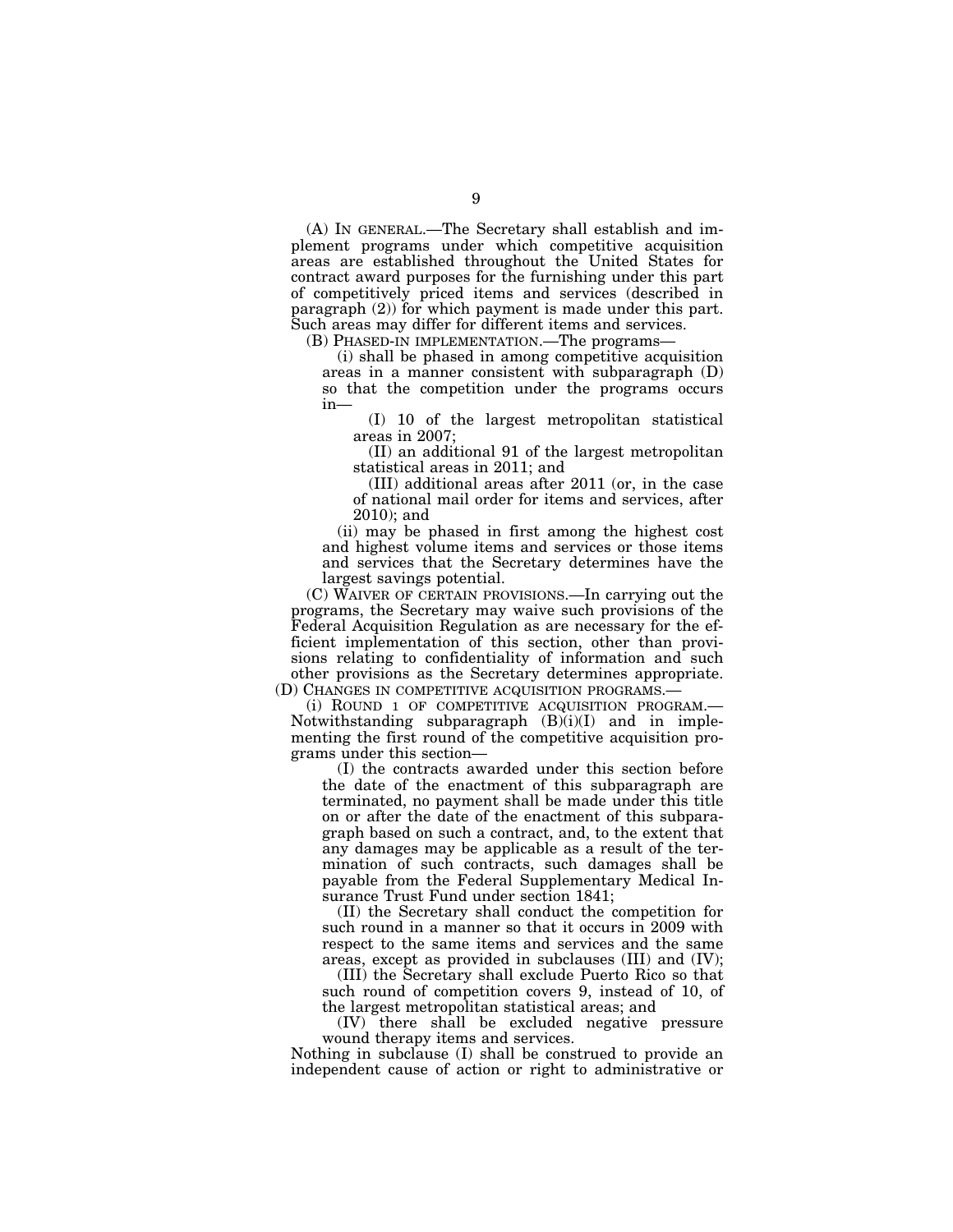judicial review with regard to the termination provided under such subclause.

(ii) ROUND 2 OF COMPETITIVE ACQUISITION PROGRAM.—In implementing the second round of the competitive acquisition programs under this section described in subpara $graph$  (B)(i)(II)-

(I) the metropolitan statistical areas to be included shall be those metropolitan statistical areas selected by the Secretary for such round as of June 1, 2008;

(II) the Secretary shall include the next 21 largest metropolitan statistical areas by total population  $(after those selected under subclause (I)) for such$ round; and

(III) the Secretary may subdivide metropolitan statistical areas with populations (based upon the most recent data from the Census Bureau) of at least 8,000,000 into separate areas for competitive acquisition purposes.

(iii) EXCLUSION OF CERTAIN AREAS IN SUBSEQUENT ROUNDS OF COMPETITIVE ACQUISITION PROGRAMS.—In implementing subsequent rounds of the competitive acquisition programs under this section, including under subparagraph  $(B)(i)(III)$ , for competitions occurring before 2015, the Secretary shall exempt from the competitive acquisition program (other than national mail order) the following:

(I) Rural areas.

(II) Metropolitan statistical areas not selected under round 1 or round 2 with a population of less than 250,000.

(III) Areas with a low population density within a metropolitan statistical area that is otherwise selected, as determined for purposes of paragraph (3)(A).

(E) VERIFICATION BY OIG.—The Inspector General of the Department of Health and Human Services shall, through post-award audit, survey, or otherwise, assess the process used by the Centers for Medicare & Medicaid Services to conduct competitive bidding and subsequent pricing determinations under this section that are the basis for pivotal bid amounts and single payment amounts for items and services in competitive bidding areas under rounds 1 and 2 of the competitive acquisition programs under this section and may continue to verify such calculations for subsequent rounds of such programs.

(F) SUPPLIER FEEDBACK ON MISSING FINANCIAL DOCUMENTA-TION.—

(i) IN GENERAL.—In the case of a bid where one or more covered documents in connection with such bid have been submitted not later than the covered document review date specified in clause (ii), the Secretary—

(I) shall provide, by not later than 45 days (in the case of the first round of the competitive acquisition programs as described in subparagraph  $(B)(i)(I)$  or 90 days (in the case of a subsequent round of such programs) after the covered document review date, for notice to the bidder of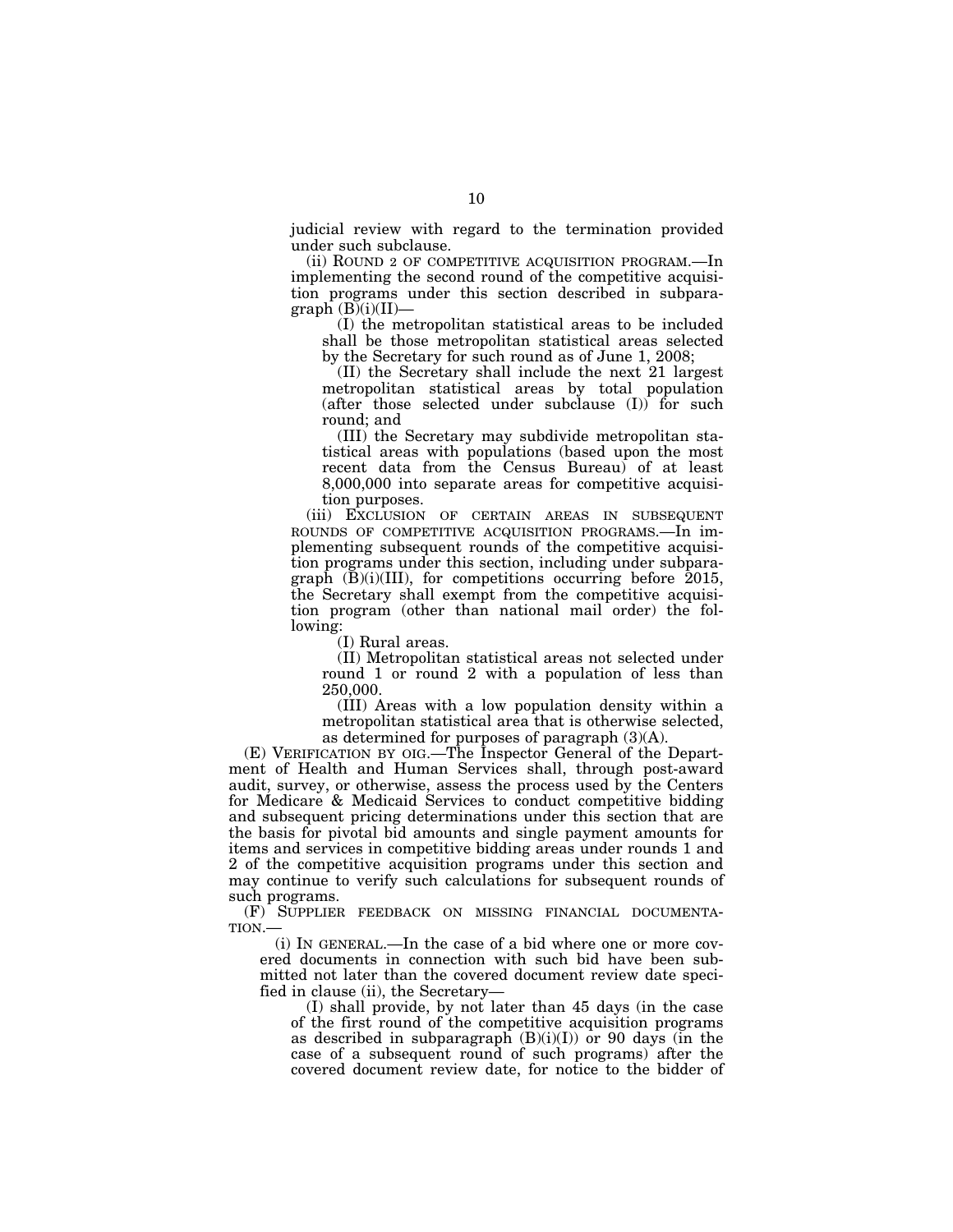all such documents that are missing as of the covered document review date; and

(II) may not reject the bid on the basis that any covered document is missing or has not been submitted on a timely basis, if all such missing documents identified in the notice provided to the bidder under subclause (I) are submitted to the Secretary not later than 10 business days after the date of such notice.

(ii) COVERED DOCUMENT REVIEW DATE.—The covered document review date specified in this clause with respect to a competitive acquisition program is the later of—

(I) the date that is 30 days before the final date specified by the Secretary for submission of bids under such program; or

(II) the date that is 30 days after the first date specified by the Secretary for submission of bids under such program.

(iii) LIMITATIONS OF PROCESS.—The process provided under this subparagraph—

(I) applies only to the timely submission of covered documents;

(II) does not apply to any determination as to the accuracy or completeness of covered documents submitted or whether such documents meet applicable requirements;

(III) shall not prevent the Secretary from rejecting a bid based on any basis not described in clause (i)(II); and

(IV) shall not be construed as permitting a bidder to change bidding amounts or to make other changes in a bid submission.

(iv) COVERED DOCUMENT DEFINED.—In this subparagraph, the term "covered document" means a financial, tax, or other document required to be submitted by a bidder as part of an original bid submission under a competitive acquisition program in order to meet required financial standards. Such term does not include other documents, such as the bid itself or accreditation documentation.

(G) REQUIRING BID BONDS FOR BIDDING ENTITIES.—With respect to rounds of competitions beginning under this subsection for contracts beginning not earlier than January 1, 2017, and not later than January 1, 2019, an entity may not submit a bid for a competitive acquisition area unless, as of the deadline for bid submission, the entity has obtained (and provided the Secretary with proof of having obtained) a bid surety bond (in this paragraph referred to as a ''bid bond'') in a form specified by the Secretary consistent with subparagraph  $(H)$  and in an amount that is not less than \$50,000 and not more than \$100,000 for each competitive acquisition area in which the entity submits the bid.

(H) TREATMENT OF BID BONDS SUBMITTED.— (i) FOR BIDDERS THAT SUBMIT BIDS AT OR BELOW THE MEDIAN AND ARE OFFERED BUT DO NOT ACCEPT THE CONTRACT.—In the case of a bidding entity that is offered a contract for any product category for a competitive acquisition area, if—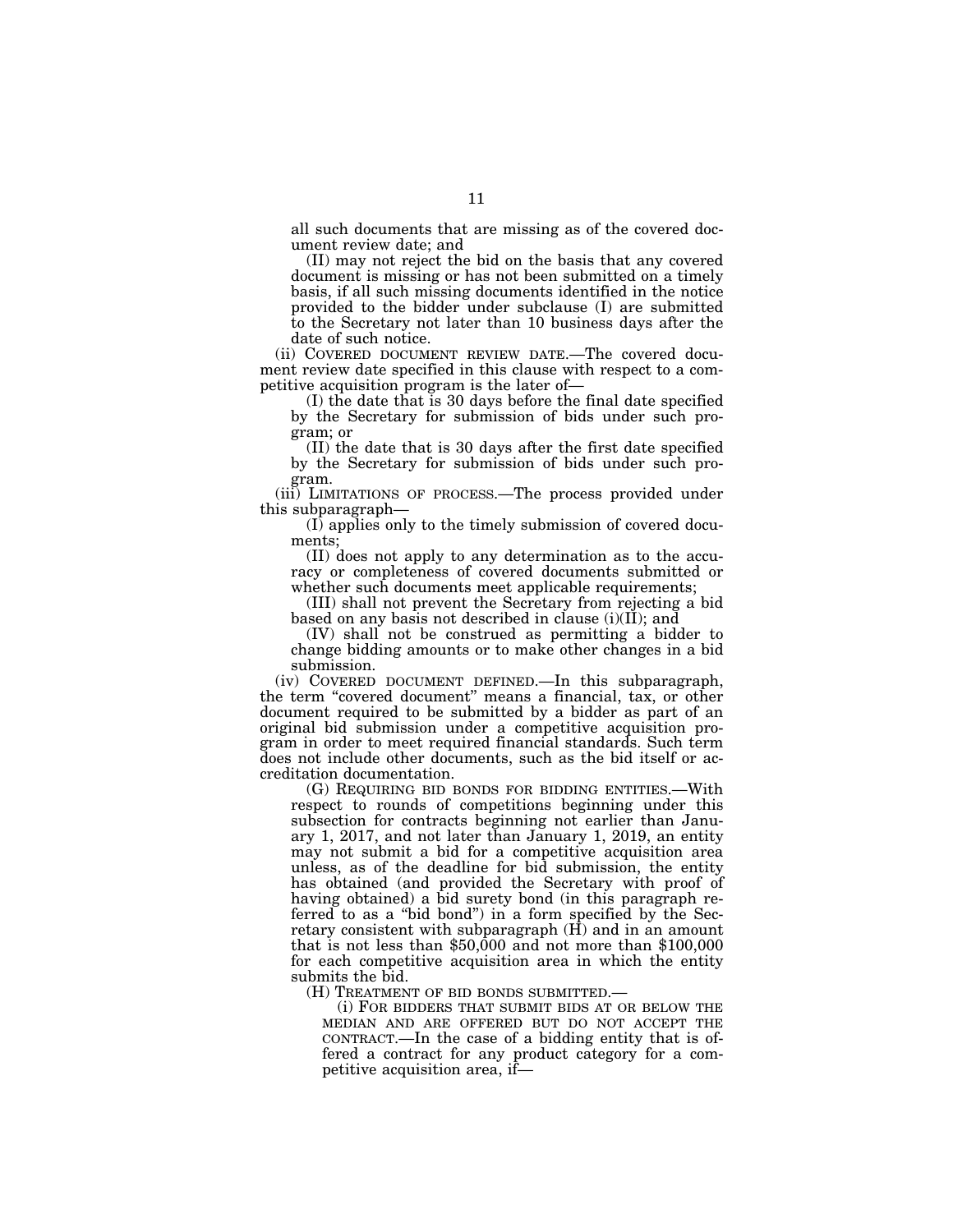(I) the entity's composite bid for such product category and area was at or below the median composite bid rate for all bidding entities included in the calculation of the single payment amounts for such product category and area; and

(II) the entity does not accept the contract offered for such product category and area,

the bid bond submitted by such entity for such area shall be forfeited by the entity and the Secretary shall collect on it.

(ii) TREATMENT OF OTHER BIDDERS.—In the case of a bidding entity for any product category for a competitive acquisition area, if the entity does not meet the bid forfeiture conditions in subclauses (I) and (II) of clause (i) for any product category for such area, the bid bond submitted by such entity for such area shall be returned within 90 days of the public announcement of the contract suppliers for such area.

(2) ITEMS AND SERVICES DESCRIBED.—The items and services referred to in paragraph (1) are the following:<br>(A) DURABLE MEDICAL EQUIPMENT AND MEDICAL SUP-

PLIES.—Covered items (as defined in section  $1834(a)(13)$ ) for which payment would otherwise be made under section 1834(a), including items used in infusion and drugs (other than inhalation drugs) and supplies used in conjunction with durable medical equipment, but excluding class III devices under the Federal Food, Drug, and Cosmetic Act, excluding certain complex rehabilitative power wheelchairs recognized by the Secretary as classified within group 3 or higher (and related accessories when furnished in connection with such wheelchairs), and excluding drugs and biologicals described in section  $1842(0)(1)(D)$ .

(B) OTHER EQUIPMENT AND SUPPLIES.—Items and services described in section 1842(s)(2)(D), other than parenteral nutrients, equipment, and supplies.

(C) OFF-THE-SHELF ORTHOTICS.—Orthotics described in section 1861(s)(9) for which payment would otherwise be made under section 1834(h) which require minimal self-adjustment for appropriate use and do not require expertise in trimming, bending, molding, assembling, or customizing to fit to the individual.

(3) EXCEPTION AUTHORITY.—In carrying out the programs under this section, the Secretary may exempt—

(A) rural areas and areas with low population density within urban areas that are not competitive, unless there is a significant national market through mail order for a particular item or service; and

(B) items and services for which the application of competitive acquisition is not likely to result in significant savings.

(4) SPECIAL RULE FOR CERTAIN RENTED ITEMS OF DURABLE MEDICAL EQUIPMENT AND OXYGEN.—In the case of a covered item for which payment is made on a rental basis under section 1834(a) and in the case of payment for oxygen under section  $1834(a)(5)$ , the Secretary shall establish a process by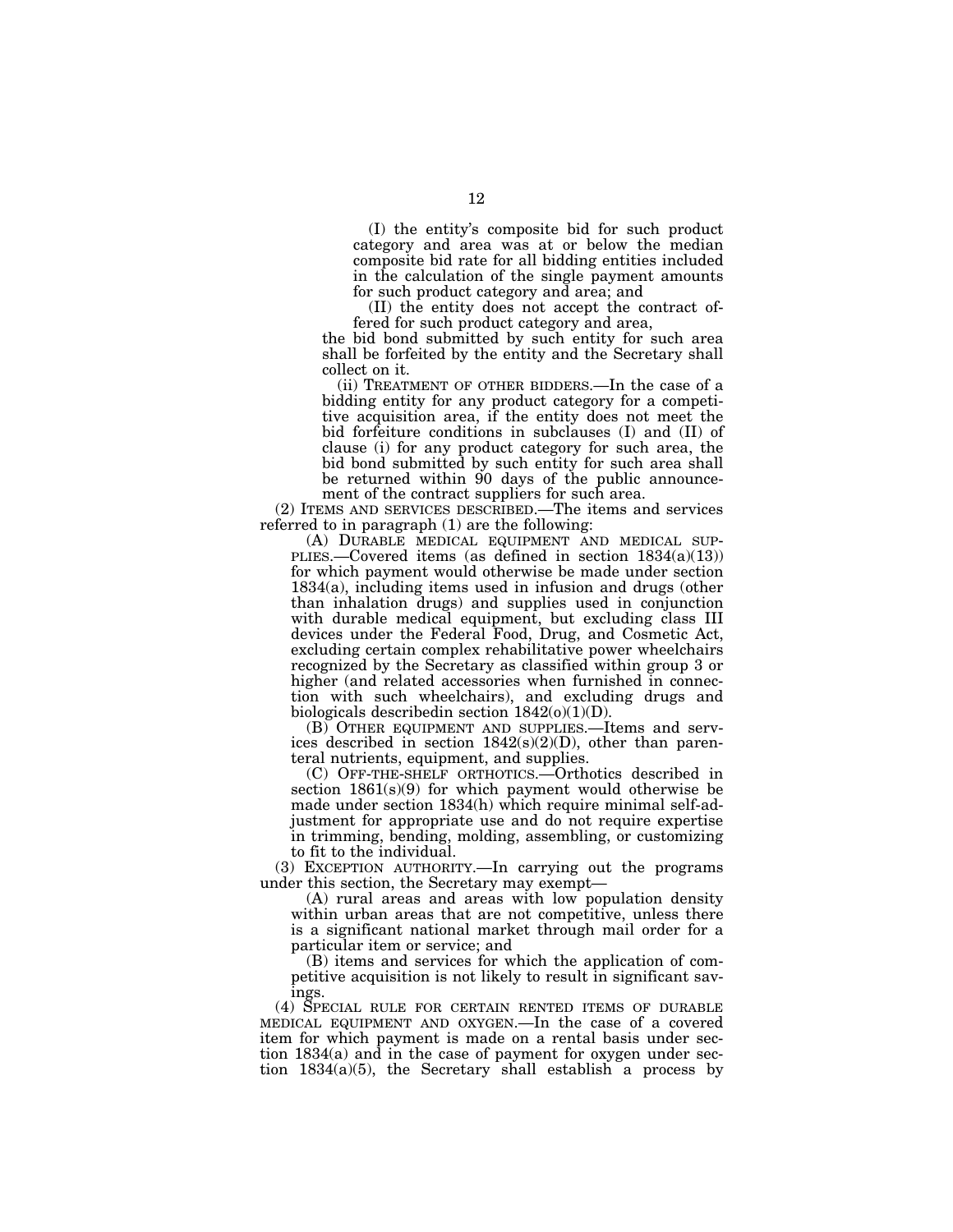which rental agreements for the covered items and supply arrangements with oxygen suppliers entered into before the application of the competitive acquisition program under this section for the item may be continued notwithstanding this section. In the case of any such continuation, the supplier involved shall provide for appropriate servicing and replacement, as required under section 1834(a).

(5) PHYSICIAN AUTHORIZATION.— (A) IN GENERAL.—With respect to items or services included within a particular HCPCS code, the Secretary may establish a process for certain items and services under which a physician may prescribe a particular brand or mode of delivery of an item or service within such code if the physician determines that use of the particular item or service would avoid an adverse medical outcome on the individual, as determined by the Secretary.

(B) NO EFFECT ON PAYMENT AMOUNT.—A prescription under subparagraph (A) shall not affect the amount of payment otherwise applicable for the item or service under the code involved.

(6) APPLICATION.—For each competitive acquisition area in which the program is implemented under this subsection with respect to items and services, the payment basis determined under the competition conducted under subsection (b) shall be substituted for the payment basis otherwise applied under section 1834(a), section 1834(h), or section 1842(s), as appropriate.

(7) EXEMPTION FROM COMPETITIVE ACQUISITION.—The programs under this section shall not apply to the following:

(A) CERTAIN OFF-THE-SHELF ORTHOTICS.—Items and services described in paragraph (2)(C) if furnished—

(i) by a physician or other practitioner (as defined by the Secretary) to the physician's or practitioner's own patients as part of the physician's or practitioner's professional service; or

(ii) by a hospital to the hospital's own patients during an admission or on the date of discharge.

(B) CERTAIN DURABLE MEDICAL EQUIPMENT.—Those items and services described in paragraph  $(2)(A)$ —

(i) that are furnished by a hospital to the hospital's own patients during an admission or on the date of discharge; and

(ii) to which such programs would not apply, as specified by the Secretary, if furnished by a physician to the physician's own patients as part of the physician's professional service.

(b) PROGRAM REQUIREMENTS.—

(1) IN GENERAL.—The Secretary shall conduct a competition among entities supplying items and services described in subsection  $(a)(2)$  for each competitive acquisition area in which the program is implemented under subsection (a) with respect to such items and services.

(2) CONDITIONS FOR AWARDING CONTRACT.— (A) IN GENERAL.—The Secretary may not award a contract to any entity under the competition conducted in an competitive acquisition area pursuant to paragraph (1) to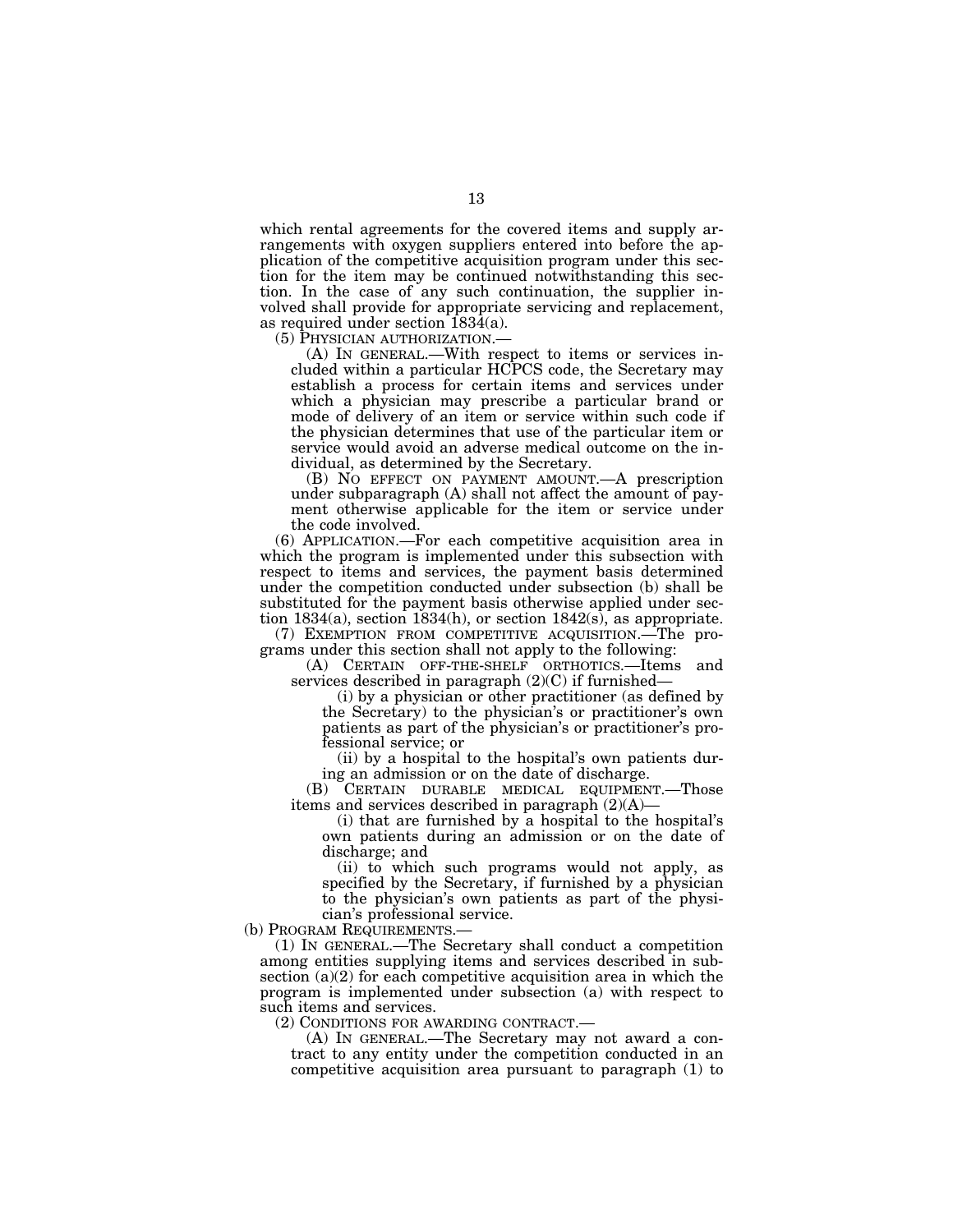furnish such items or services unless the Secretary finds all of the following:

(i) The entity meets applicable quality standards specified by the Secretary under section  $1834(a)(20)$ .

(ii) The entity meets applicable financial standards specified by the Secretary, taking into account the needs of small providers.

(iii) The total amounts to be paid to contractors in a competitive acquisition area are expected to be less than the total amounts that would otherwise be paid.

(iv) Access of individuals to a choice of multiple suppliers in the area is maintained.

(v) The entity meets applicable State licensure requirements.

(B) TIMELY IMPLEMENTATION OF PROGRAM.—Any delay in the implementation of quality standards under section 1834(a)(20) or delay in the receipt of advice from the program oversight committee established under subsection (c) shall not delay the implementation of the competitive acquisition program under this section.

(3) CONTENTS OF CONTRACT.—

(A) IN GENERAL.—A contract entered into with an entity under the competition conducted pursuant to paragraph (1) is subject to terms and conditions that the Secretary may specify.

(B) TERM OF CONTRACTS.—The Secretary shall recompete contracts under this section not less often than once every 3 years.

(C) DISCLOSURE OF SUBCONTRACTORS.—

(i) INITIAL DISCLOSURE.—Not later than 10 days after the date a supplier enters into a contract with the Secretary under this section, such supplier shall disclose to the Secretary, in a form and manner specified by the Secretary, the information on—

(I) each subcontracting relationship that such supplier has in furnishing items and services under the contract; and

(II) whether each such subcontractor meets the requirement of section  $1834(a)(20)(F)(i)$ , if applicable to such subcontractor.

(ii) SUBSEQUENT DISCLOSURE.—Not later than 10 days after such a supplier subsequently enters into a subcontracting relationship described in clause (i)(II), such supplier shall disclose to the Secretary, in such form and manner, the information described in subclauses (I) and (II) of clause (i).

(4) LIMIT ON NUMBER OF CONTRACTORS.—

(A) IN GENERAL.—The Secretary may limit the number of contractors in a competitive acquisition area to the number needed to meet projected demand for items and services covered under the contracts. In awarding contracts, the Secretary shall take into account the ability of bidding entities to furnish items or services in sufficient quantities to meet the anticipated needs of individuals for such items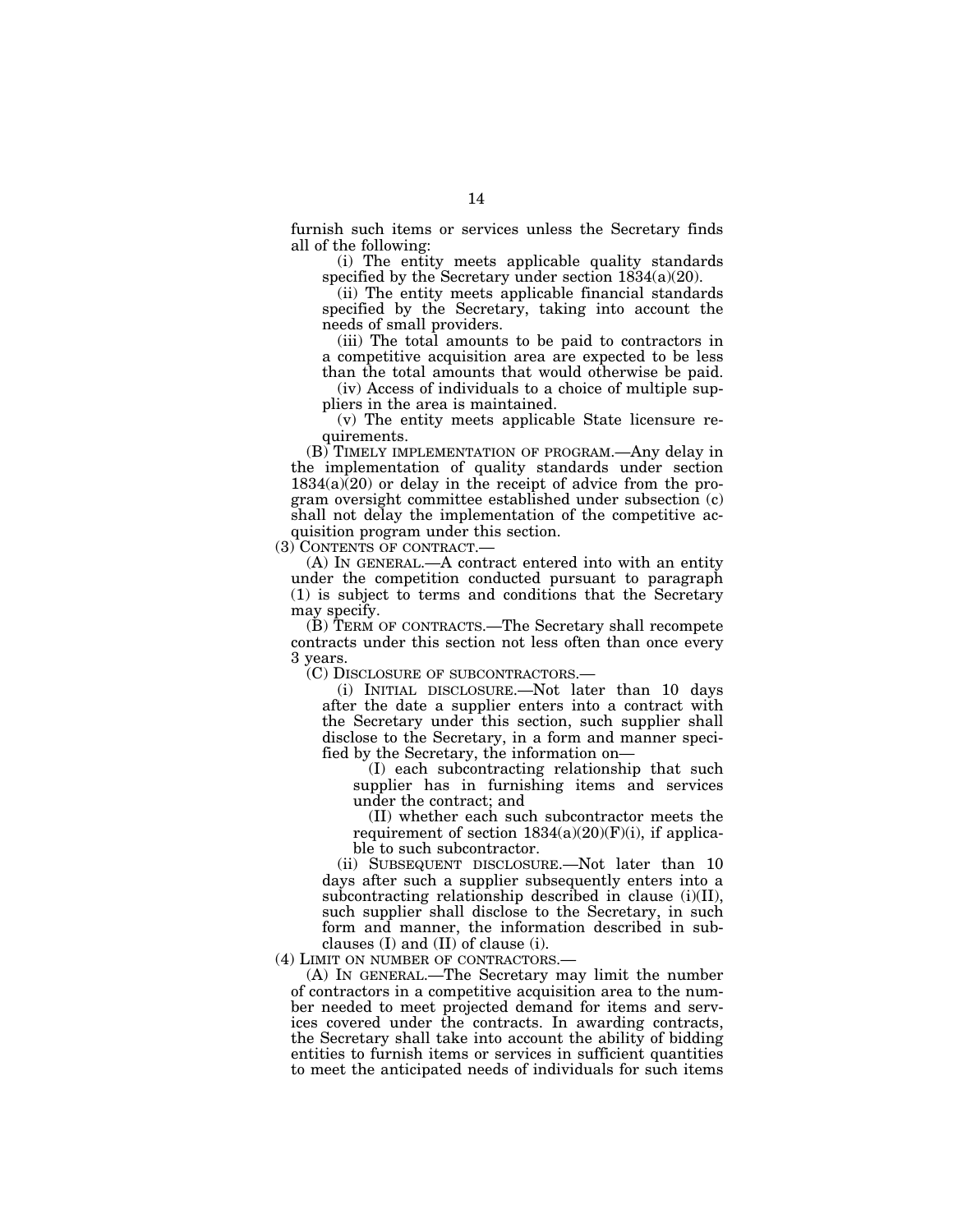or services in the geographic area covered under the contract on a timely basis.

(B) MULTIPLE WINNERS.—The Secretary shall award contracts to multiple entities submitting bids in each area for an item or service.<br>(5) PAYMENT.—

 $(A)$  In GENERAL.—Payment under this part for competitively priced items and services described in subsection  $(a)(2)$  shall be based on bids submitted and accepted under this section for such items and services. Based on such bids the Secretary shall determine a single payment amount for each item or service in each competitive acquisition area.

(B) REDUCED BENEFICIARY COST-SHARING.—

(i) APPLICATION OF COINSURANCE.—Payment under this section for items and services shall be in an amount equal to 80 percent of the payment basis described in subparagraph (A).

(ii) APPLICATION OF DEDUCTIBLE.—Before applying clause (i), the individual shall be required to meet the deductible described in section 1833(b).

(C) PAYMENT ON ASSIGNMENT-RELATED BASIS.—Payment for any item or service furnished by the entity may only be made under this section on an assignment-related basis.

(D) CONSTRUCTION.—Nothing in this section shall be construed as precluding the use of an advanced beneficiary notice with respect to a competitively priced item and service.

(6) PARTICIPATING CONTRACTORS.—

(A) IN GENERAL.—Except as provided in subsection  $(a)(4)$ , payment shall not be made for items and services described in subsection (a)(2) furnished by a contractor and for which competition is conducted under this section unless—

(i) the contractor has submitted a bid for such items and services under this section; and

(ii) the Secretary has awarded a contract to the contractor for such items and services under this section.

(B) BID DEFINED.—In this section, the term ''bid'' means an offer to furnish an item or service for a particular price and time period that includes, where appropriate, any services that are attendant to the furnishing of the item or service.

(C) RULES FOR MERGERS AND ACQUISITIONS.—In applying subparagraph (A) to a contractor, the contractor shall include a successor entity in the case of a merger or acquisition, if the successor entity assumes such contract along with any liabilities that may have occurred thereunder.

(D) PROTECTION OF SMALL SUPPLIERS.—In developing procedures relating to bids and the awarding of contracts under this section, the Secretary shall take appropriate steps to ensure that small suppliers of items and services have an opportunity to be considered for participation in the program under this section.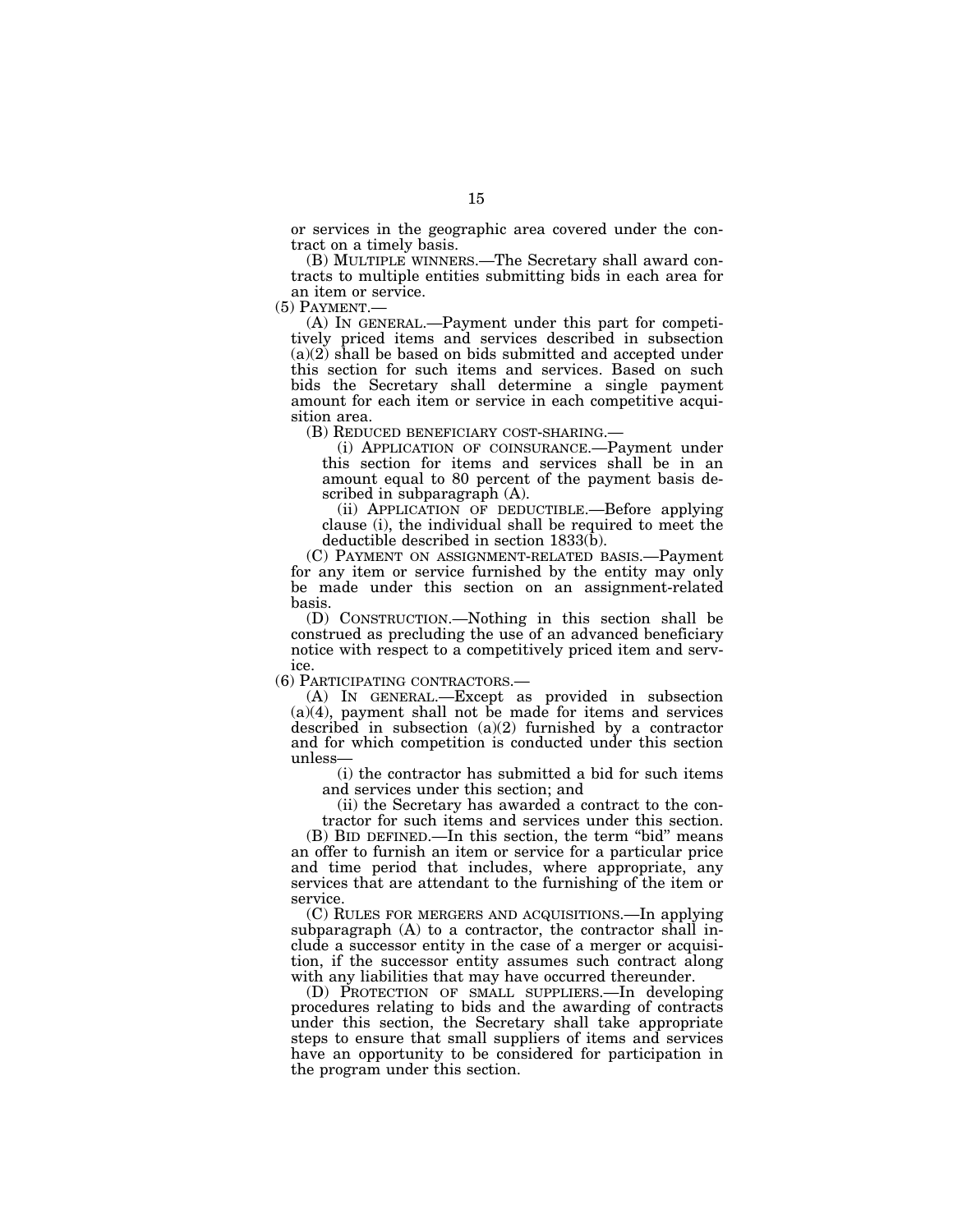(7) CONSIDERATION IN DETERMINING CATEGORIES FOR BIDS.— The Secretary may consider the clinical efficiency and value of specific items within codes, including whether some items have a greater therapeutic advantage to individuals.<br>(8) AUTHORITY TO CONTRACT FOR EDUCATION, MONITORING,

OUTREACH, AND COMPLAINT SERVICES.—The Secretary may enter into contracts with appropriate entities to address complaints from individuals who receive items and services from an entity with a contract under this section and to conduct appropriate education of and outreach to such individuals and monitoring quality of services with respect to the program.

(9) AUTHORITY TO CONTRACT FOR IMPLEMENTATION.—The Secretary may contract with appropriate entities to implement the competitive bidding program under this section.

(10) SPECIAL RULE IN CASE OF COMPETITION FOR DIABETIC TESTING STRIPS.—

(A) IN GENERAL.—With respect to the competitive acquisition program for diabetic testing strips conducted after the first round of the competitive acquisition programs, if an entity does not demonstrate to the Secretary that its bid covers types of diabetic testing strip products that, in the aggregate and taking into account volume for the different products, cover 50 percent (or such higher percentage as the Secretary may specify) of all such types of products, the Secretary shall reject such bid. The volume for such types of products may be determined in accordance with such data (which may be market based data) as the Secretary recognizes.] With respect to bids to furnish such *types of products on or after January 1, 2019, the volume for such types of products shall be determined by the Secretary through the use of multiple sources of data (from mail order and non-mail order Medicare markets), including market-based data measuring sales of diabetic testing strip products that are not exclusively sold by a single retailer from such markets.* 

(B) STUDY OF TYPES OF TESTING STRIP PRODUCTS.—Before 2011, the Inspector General of the Department of Health and Human Services shall conduct a study to determine the types of diabetic testing strip products by volume that could be used to make determinations pursuant to subparagraph (A) for the first competition under the competitive acquisition program described in such subparagraph and submit to the Secretary a report on the results of the study. The Inspector General shall also conduct such a study and submit such a report before the Secretary conducts a subsequent competitive acquistion program described in subparagraph (A).

*(C) DEMONSTRATION OF ABILITY TO FURNISH TYPES OF DI-ABETIC TESTING STRIP PRODUCTS.—With respect to bids to furnish diabetic testing strip products on or after January 1, 2019, under the program described in subparagraph (A), the Secretary shall reject a bid submitted by an entity if the entity does not attest to the Secretary and demonstrate, through letters of intent with manufacturers, wholesalers, or other suppliers, or other evidence as the Secretary may*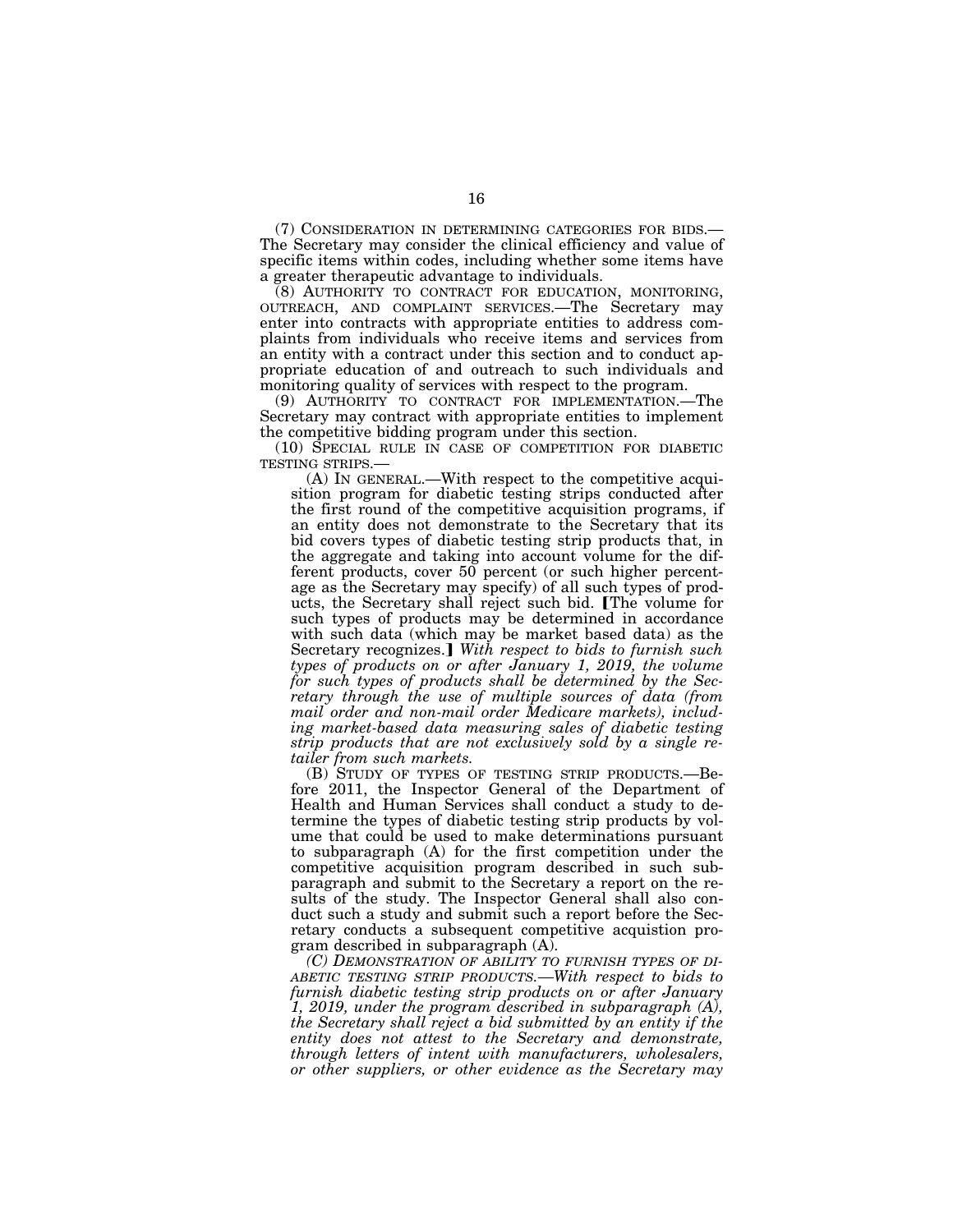*specify, that the entity has the ability to obtain an inventory of the types and quantities of diabetic testing strip products that will allow the entity to furnish such products in a manner consistent with its bid.* 

*(D) USE OF UNLISTED TYPES IN CALCULATION OF PER-CENTAGE.—With respect to bids to furnish diabetic testing strip products on or after January 1, 2019, in determining under subparagraph (A) whether a bid submitted by an entity under such subparagraph covers 50 percent (or such higher percentage as the Secretary may specify) of all types of diabetic testing strip products, the Secretary may not attribute a percentage to types of diabetic testing strip products that the Secretary does not identify by brand, model, and market share volume.* 

*(E) ADHERENCE TO DEMONSTRATION.—* 

*(i) IN GENERAL.—In the case of an entity that is furnishing diabetic testing strip products on or after January 1, 2019, under a contract entered into under the competition conducted pursuant to paragraph (1), the Secretary shall establish a process to monitor, on an ongoing basis, the extent to which such entity continues to cover the product types included in the entity's bid.* 

*(ii) TERMINATION.—If the Secretary determines that an entity described in clause (i) fails to maintain in inventory, or otherwise maintain ready access to (through requirements, contracts, or otherwise) a type of product included in the entity's bid, the Secretary may terminate such contract unless the Secretary finds that the failure of the entity to maintain inventory of, or ready access to, the product is the result of the discontinuation of the product by the product manufacturer, a market-wide shortage of the product, or the introduction of a newer model or version of the product in the market involved.* 

*(11) ADDITIONAL SPECIAL RULES IN CASE OF COMPETITION FOR DIABETIC TESTING STRIPS.—* 

*(A) IN GENERAL.—With respect to an entity that is furnishing diabetic testing strip products to individuals under a contract entered into under the competitive acquisition program established under this section, the entity shall furnish to each individual a brand of such products that is compatible with the home blood glucose monitor selected by the individual.* 

*(B) PROHIBITION ON INFLUENCING AND INCENTIVIZING.— An entity described in subparagraph (A) may not attempt to influence or incentivize an individual to switch the brand of glucose monitor or diabetic testing strip product selected by the individual, including by—* 

*(i) persuading, pressuring, or advising the individual to switch; or* 

*(ii) furnishing information about alternative brands to the individual where the individual has not requested such information.* 

*(C) PROVISION OF INFORMATION.—*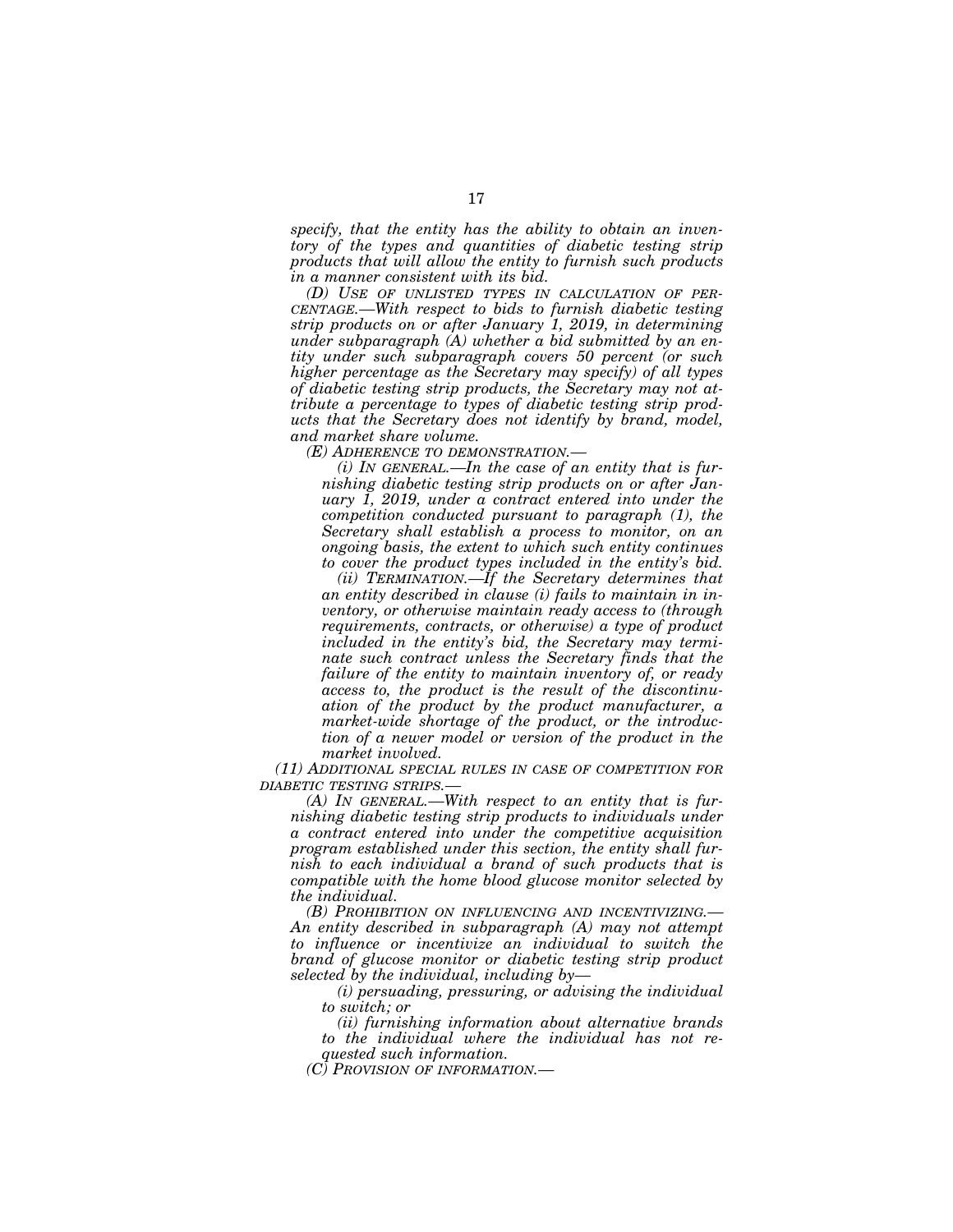*(i) STANDARDIZED INFORMATION.—Not later than January 1, 2019, the Secretary shall develop and make available to entities described in subparagraph (A) standardized information that describes the rights of an individual with respect to such an entity. The information described in the preceding sentence shall include information regarding—* 

*(I) the requirements established under subparagraphs (A) and (B);* 

*(II) the right of the individual to purchase diabetic testing strip products from another mail order supplier of such products or a retail pharmacy if the entity is not able to furnish the brand of such product that is compatible with the home blood glucose monitor selected by the individual; and* 

*(III) the right of the individual to return diabetic testing strip products furnished to the individual by the entity.* 

*(ii) REQUIREMENT.—With respect to diabetic testing strip products furnished on or after the date on which the Secretary develops the standardized information under clause (i), an entity described in subparagraph (A) may not communicate directly to an individual until the entity has verbally provided the individual with such standardized information.* 

*(D) ORDER REFILLS.—With respect to diabetic testing strip products furnished on or after January 1, 2019, the Secretary shall require an entity furnishing diabetic testing strip products to an individual to contact and receive a request from the individual for such products not more than 14 days prior to dispensing a refill of such products to the individual.* 

 $[(11)]$   $(12)$  No administrative or judicial review.—There shall be no administrative or judicial review under section 1869, section 1878, or otherwise, of—

(A) the establishment of payment amounts under paragraph (5);

(B) the awarding of contracts under this section;

(C) the designation of competitive acquisition areas under subsection (a)(1)(A) and the identification of areas under subsection  $(a)(1)(D)(iii)$ ;

(D) the phased-in implementation under subsection  $(a)(1)(B)$  and implementation of subsection  $(a)(1)(D)$ ;

(E) the selection of items and services for competitive acquisition under subsection  $(a)(2)$ ;

(F) the bidding structure and number of contractors selected under this section; or

(G) the implementation of the special rule described in paragraph (10).

(c) PROGRAM ADVISORY AND OVERSIGHT COMMITTEE.—

(1) ESTABLISHMENT.—The Secretary shall establish a Program Advisory and Oversight Committee (hereinafter in this section referred to as the "Committee").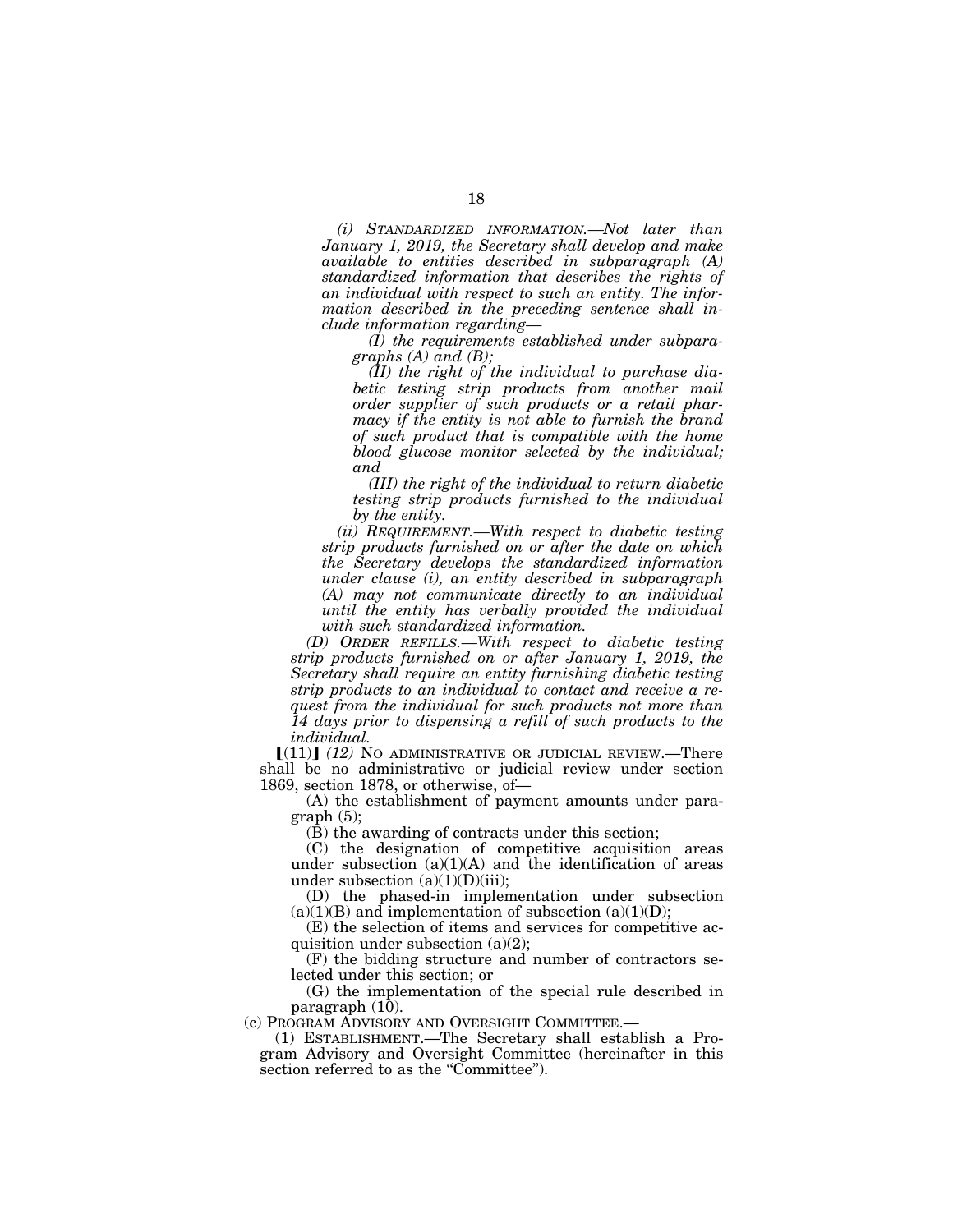(2) MEMBERSHIP; TERMS.—The Committee shall consist of such members as the Secretary may appoint who shall serve for such term as the Secretary may specify.

(3) DUTIES.— (A) ADVICE.—The Committee shall provide advice to the Secretary with respect to the following functions:

(i) The implementation of the program under this section.

(ii) The establishment of financial standards for purposes of subsection  $(b)(2)(A)(ii)$ .

(iii) The establishment of requirements for collection of data for the efficient management of the program.

(iv) The development of proposals for efficient interaction among manufacturers, providers of services, suppliers (as defined in section  $1861(d)$ ), and individuals.

(v) The establishment of quality standards under section 1834(a)(20).

(B) ADDITIONAL DUTIES.—The Committee shall perform such additional functions to assist the Secretary in carrying out this section as the Secretary may specify.

(4) INAPPLICABILITY OF FACA.—The provisions of the Federal Advisory Committee Act (5 U.S.C. App.) shall not apply.

(5) TERMINATION.—The Committee shall terminate on December 31, 2011.

(d) REPORT.—Not later than July 1, 2011, the Secretary shall submit to Congress a report on the programs under this section. The report shall include information on savings, reductions in costsharing, access to and quality of items and services, and satisfaction of individuals.

(f) COMPETITIVE ACQUISITION OMBUDSMAN.—The Secretary shall provide for a competitive acquisition ombudsman within the Centers for Medicare & Medicaid Services in order to respond to complaints and inquiries made by suppliers and individuals relating to the application of the competitive acquisition program under this section. The ombudsman may be within the office of the Medicare Beneficiary Ombudsman appointed under section 1808(c). The ombudsman shall submit to Congress an annual report on the activities under this subsection, which report shall be coordinated with the report provided under section  $1808(c)(2)(C)$ .

\* \* \* \* \* \* \*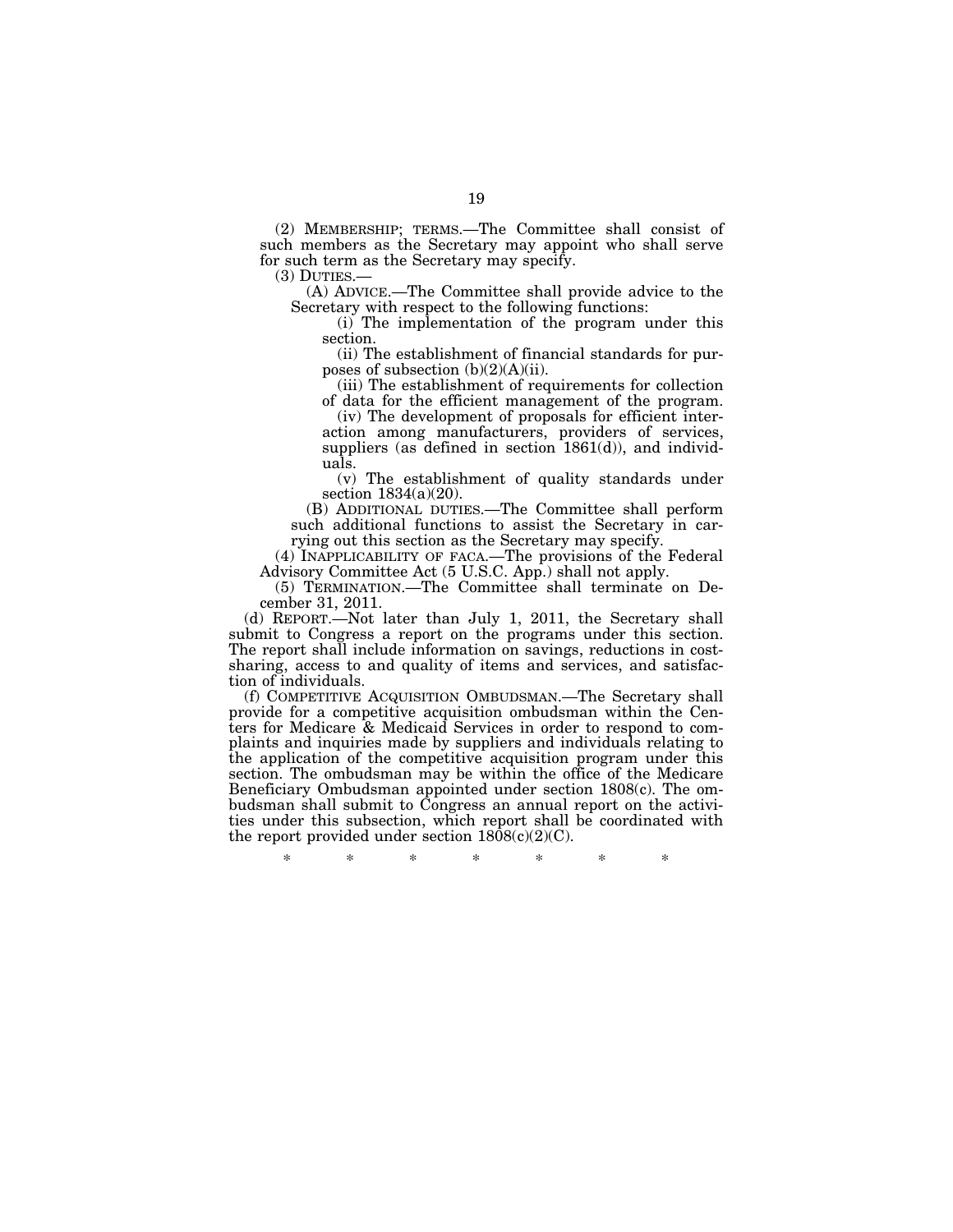EXCHANGE OF LETTERS WITH ADDITIONAL COMMITTEES OF REFERRAL

# Congress of the United States

H.S. House of Representatives COMMITTEE ON WAYS AND MEANS 1102 LONGWORTH HOUSE OFFICE BUILDING

> Udashington, DC 20515-0548 http://waysandmeans.house.gov



**BETEWARE**<br>STAFF DIRECTOR

KEVIN BRADY, TEXAS

December 5, 2017

The Honorable Greg Walden Chairman Committee on Energy and Commerce 2125 Rayburn House Office Building Washington, DC 20515

Dear Chairman Walden,

I am writing with respect to H.R. 3271, the "Protecting Access to Diabetes Supplies Act of 2017," on which the Committee on Ways and Means was granted an additional referral.

As a result of your having consulted with us on provisions in H.R. 3271 that fall within the Rule X jurisdiction of the Committee on Ways and Means, I agree to waive formal consideration of this bill so that it may move expeditiously to the floor. The Committee on Ways and Means takes this action with the mutual understanding that we do not waive any jurisdiction over the subject matter contained in this or similar legislation, and the Committee will be appropriately consulted and involved as the bill or similar legislation moves forward so that we may address any remaining issues that fall within our jurisdiction. The Committee also reserves the right to seek appointment of an appropriate number of conferees to any House-Senate conference involving this or similar legislation, and requests your support for such request.

Finally, I would appreciate your response to this letter confirming this understanding, and would ask that a copy of our exchange of letters on this matter be included in the Congressional Record during floor consideration of H.R. 3271.

Sincerel Kevin Brady Chairman

The Honorable Paul Ryan, Sp ec: The Honorable Richard E. Neal The Honorable Frank Pallone Thomas J. Wickham, Jr., Parliamentarian